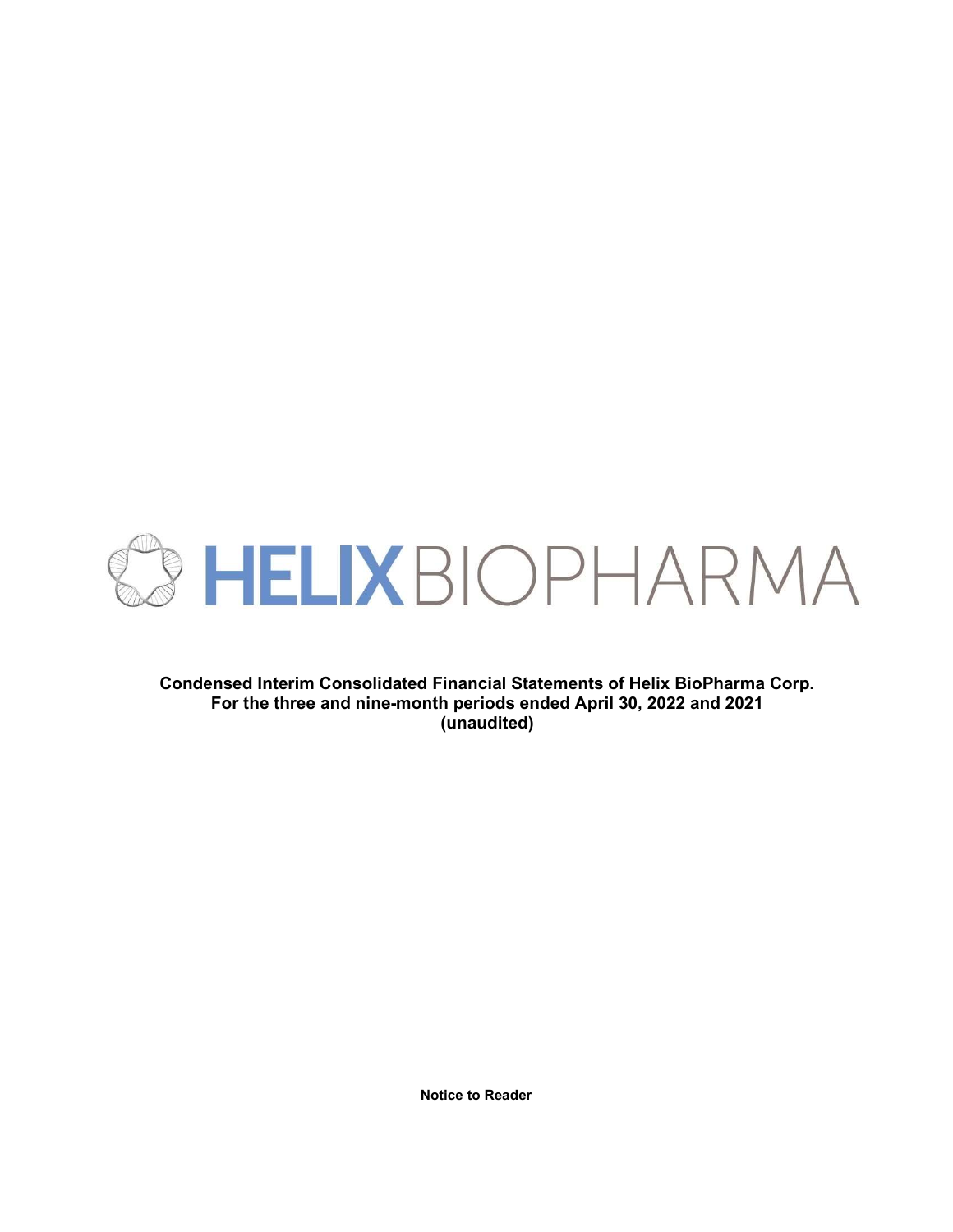The accompanying Condensed Interim Consolidated Financial Statements of Helix BioPharma Corp.(the "Company") for the three and nine-month periods ended April 30, 2022 and 2021 (unaudited) have been prepared by management in accordance with International Financial Reporting Standards and approved by the Board of Directors of the Company.

# HELIX BIOPHARMA CORP.

Condensed Interim Consolidated Statements of Financial Position In thousands of Canadian dollars

(Unaudited)

| As at:                                                                                                                              | April 30, 2022            | July 31, 2021               |
|-------------------------------------------------------------------------------------------------------------------------------------|---------------------------|-----------------------------|
| <b>ASSETS</b>                                                                                                                       |                           |                             |
| <b>Current assets</b>                                                                                                               |                           |                             |
| Cash                                                                                                                                | \$<br>1,882               | \$<br>3,565                 |
| Accounts receivable (note 10)                                                                                                       | 349                       | 353                         |
| Prepaid expenses                                                                                                                    | 66                        | 100                         |
|                                                                                                                                     | 2,297                     | 4,018                       |
| <b>Non-current assets</b>                                                                                                           |                           |                             |
| Property, plant and equipment (note 4)                                                                                              | 38                        | 47                          |
| <b>Total assets</b>                                                                                                                 | 2,335<br>\$               | 4,065<br>\$                 |
| <b>Current liabilities</b><br>Accounts payable<br><b>Accrued liabilities</b><br>Convertible note payable - current portion (note 7) | \$<br>927<br>450<br>1,935 | \$<br>1,466<br>380<br>2,028 |
|                                                                                                                                     |                           |                             |
| <b>Non-current liabilities</b>                                                                                                      | 3,312                     | 3,874                       |
| Convertible note payable net of current portion (note 7)                                                                            | 947                       | 1,584                       |
| <b>Total liabilities</b>                                                                                                            | 4,259                     | 5,458                       |
| Shareholders' equity / (deficiency)                                                                                                 |                           |                             |
| Share capital (note 6)                                                                                                              | 143,916                   | 139.660                     |
| Warrants (note 6)                                                                                                                   | 16,031                    | 18,157                      |
| Stock options (note 6)                                                                                                              | 1,867                     | 1,477                       |
| <b>Contributed surplus</b>                                                                                                          | 29,993                    | 27,867                      |

Total liabilities and shareholders' deficiency and the state of the state of the state of the 4,065 state of the 4,065

Going concern (note 1) Commitments (note 8) Subsequent event (note 15)

The accompanying notes are an integral part of these Condensed Interim Consolidated Financial Statements (unaudited).

Accumulated deficit (193,731) (188,554) Shareholders' deficiency (1,393) (1,393)

Approved on behalf of the Board of Directors – June 14, 2022:

/s/ Artur Gabor Artur Gabor Chair, Audit Committee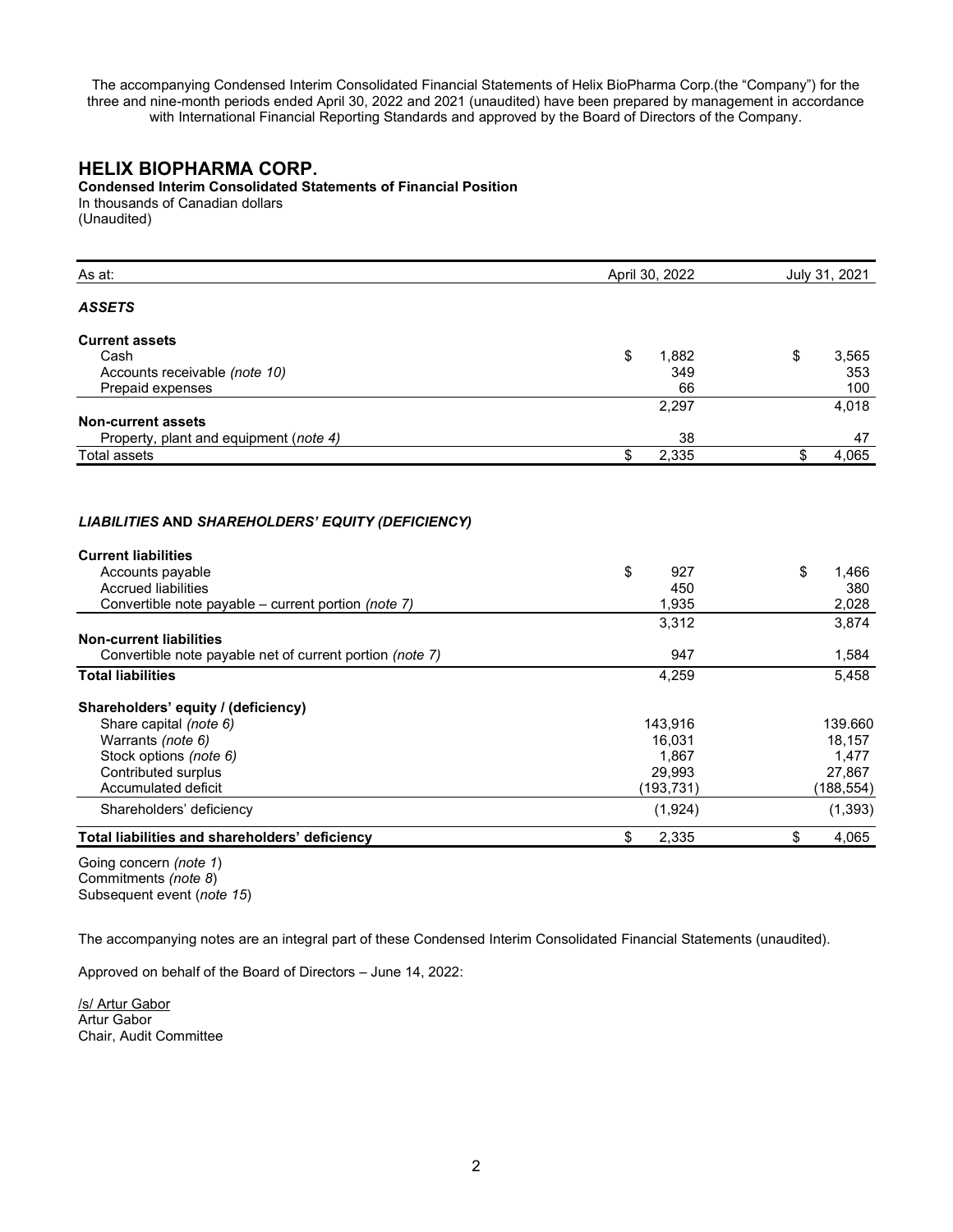# HELIX BIOPHARMA CORP.

Condensed Interim Consolidated Statement of Net Loss and Comprehensive Loss

In thousands of Canadian dollars, except per share amounts (Unaudited)

|                                                                                                                                                      | For the three-month<br>periods ended April 30 |                                    |                                    | For the nine-month                         |
|------------------------------------------------------------------------------------------------------------------------------------------------------|-----------------------------------------------|------------------------------------|------------------------------------|--------------------------------------------|
|                                                                                                                                                      | 2022                                          | 2021                               | 2022                               | periods ended April 30<br>2021             |
| <b>Expenses</b><br>Research and development (note 12)<br>Operating, general and administration (note 13)                                             | \$<br>939<br>363                              | 1,933<br>651                       | \$<br>3,707<br>1,218               | \$<br>4,103<br>2,772                       |
| Results from operating activities before finance items                                                                                               | (1, 302)                                      | (2,584)                            | (4,925)                            | (6, 875)                                   |
| <b>Finance items</b><br>Convertible note fair value adjustment (note 7)<br>Finance income<br>Finance expense<br>Foreign exchange gain (loss)         | (52)<br>(2)<br>11                             | (3)<br>33                          | (227)<br>(13)<br>(12)              | $\mathbf 1$<br>(11)<br>81                  |
|                                                                                                                                                      | (43)                                          | 30                                 | (252)                              | 71                                         |
| Net loss from continuing operations                                                                                                                  | \$(1,345)                                     | \$ (2,554)                         | \$<br>(5, 177)                     | \$<br>(6,804)                              |
| Net gain (loss) from discontinued operations (note 14)                                                                                               |                                               |                                    |                                    | 1,536                                      |
| Net loss and comprehensive loss                                                                                                                      | (1, 345)                                      | (2, 554)                           | (5, 177)                           | (5,268)                                    |
| Net loss and total comprehensive loss<br>attributable to Helix BioPharma Corp.                                                                       | \$(1,345)                                     | \$ (2,554)                         | (5, 177)<br>\$                     | (5,268)<br>\$                              |
| Loss per common share<br>Basic and diluted from continuing operations<br>Basic and diluted from discontinued operations<br>Basic and diluted - total | (0.01)<br>\$<br>\$<br>\$<br>(0.01)            | \$<br>(0.02)<br>\$<br>\$<br>(0.02) | (0.04)<br>\$<br>\$<br>\$<br>(0.04) | \$<br>(0.05)<br>\$<br>0.01<br>\$<br>(0.04) |
| Weighted average number of common shares used in<br>the calculation of basic and diluted loss per share                                              | 147,256,353                                   | 141,133,017                        | 143,678,355                        | 136,776,973                                |

The accompanying notes are an integral part of these Condensed Interim Consolidated Financial Statements (unaudited).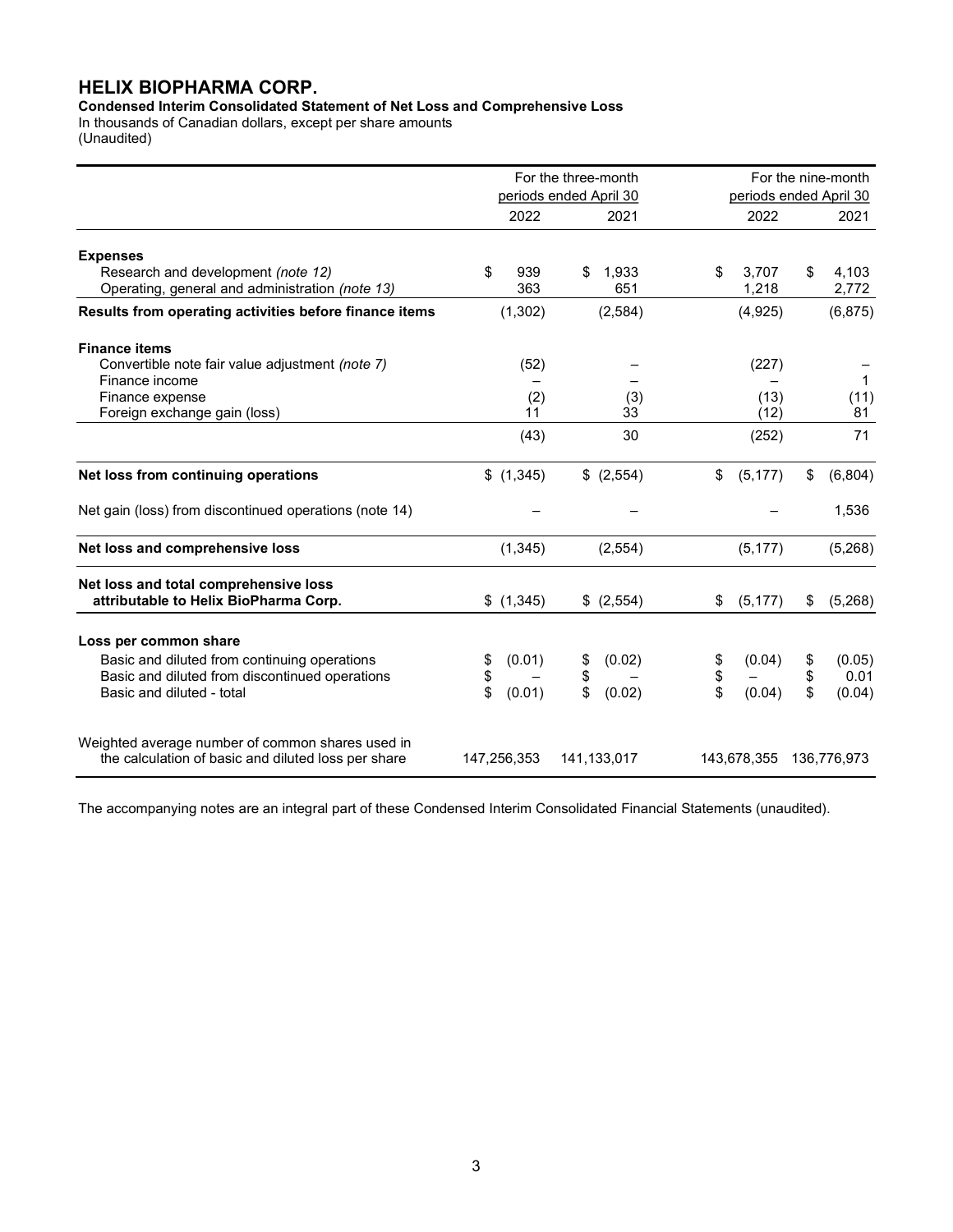# HELIX BIOPHARMA CORP.

Condensed Interim Consolidated Statement of Changes in Shareholders' Equity

In thousands of Canadian dollars, except common share and warrant figures (Unaudited)

|                               |        |                                           |               | Share purchase          |         |                       |                           |                          |                     |
|-------------------------------|--------|-------------------------------------------|---------------|-------------------------|---------|-----------------------|---------------------------|--------------------------|---------------------|
|                               |        | Common shares                             |               | warrants                |         |                       |                           |                          | Total shareholders' |
|                               |        |                                           |               |                         |         | Contributed           |                           |                          | equity /            |
|                               | Amount |                                           | Number Amount | Number                  | Options | surplus               | Deficit                   | <b>NCI</b>               | (deficiency)        |
| July 31, 2020                 |        | \$137,257 132,933,017 \$19,222 65,080,413 |               |                         | \$891   |                       | $$25,540$ \$ (180,516) \$ | 587                      | 2,981<br>\$         |
| Net loss for the period       |        |                                           |               |                         |         |                       | (5,268)                   |                          | (5,268)             |
| Non-controlling interest      |        |                                           |               |                         |         |                       |                           | (587)                    | (587)               |
| Common stock, issued          | 2,403  | 8,200,000                                 |               |                         |         |                       |                           |                          | 2,403               |
| Warrants, issued              |        |                                           | 1,158         | 8,200,000               |         |                       |                           |                          | 1,158               |
| Warrants, expired unexercised |        |                                           |               | $(1,731)$ $(4,814,000)$ |         | 1,731                 |                           |                          |                     |
| Stock-based compensation      |        |                                           |               |                         | 624     |                       |                           |                          | 624                 |
| Options, expired unexercised  |        |                                           |               |                         | (60)    | 60                    |                           |                          |                     |
| April 30, 2021                |        | \$139,660 141,133,017 \$18,649            |               | 68,466,413 \$1,455      |         | \$27,331              | \$ (185, 784) \$          | $\overline{\phantom{m}}$ | \$1,310             |
| Net loss for the period       |        |                                           |               |                         |         |                       | (2,770)                   |                          | (2,770)             |
| Warrants, issued              |        |                                           | 27            | 1,957,056               |         |                       |                           |                          | 27                  |
| Warrants, expired unexercised |        |                                           |               | $(519)$ $(1,045,500)$   |         | 519                   |                           |                          |                     |
| Stock-based compensation      |        |                                           |               |                         | 39      |                       |                           |                          | 39                  |
| Options, expired unexercised  |        |                                           |               |                         | (17)    | 17                    |                           |                          |                     |
| July 31, 2021                 |        | \$139,660 141,133,017 \$18,157 69,377,969 |               |                         | \$1,477 | \$27,867 \$ (188,554) |                           | \$                       | \$<br>(1, 393)      |
| Net loss for the period       |        |                                           |               |                         |         |                       | (5, 177)                  |                          | (5, 177)            |
| Common stock, issued          | 4,229  | 15,895,087                                |               |                         |         |                       |                           |                          | 4,229               |
| Warrants, expired unexercised |        |                                           |               | $(2,126)$ $(4,921,500)$ |         | 2,126                 |                           |                          |                     |
| Warrants, exercised           | 27     | 103,000                                   |               | (103,000)               |         |                       |                           |                          | 27                  |
| Stock-based compensation      |        |                                           |               |                         | 390     |                       |                           |                          | 390                 |
| April 30, 2022                |        | \$143,916 157,131,104 \$16,031 64,353,469 |               |                         | \$1,867 | \$29,993 \$ (193,731) |                           | \$ –                     | \$1,924)            |

The accompanying notes are an integral part of these Condensed Interim Consolidated Financial Statements (unaudited).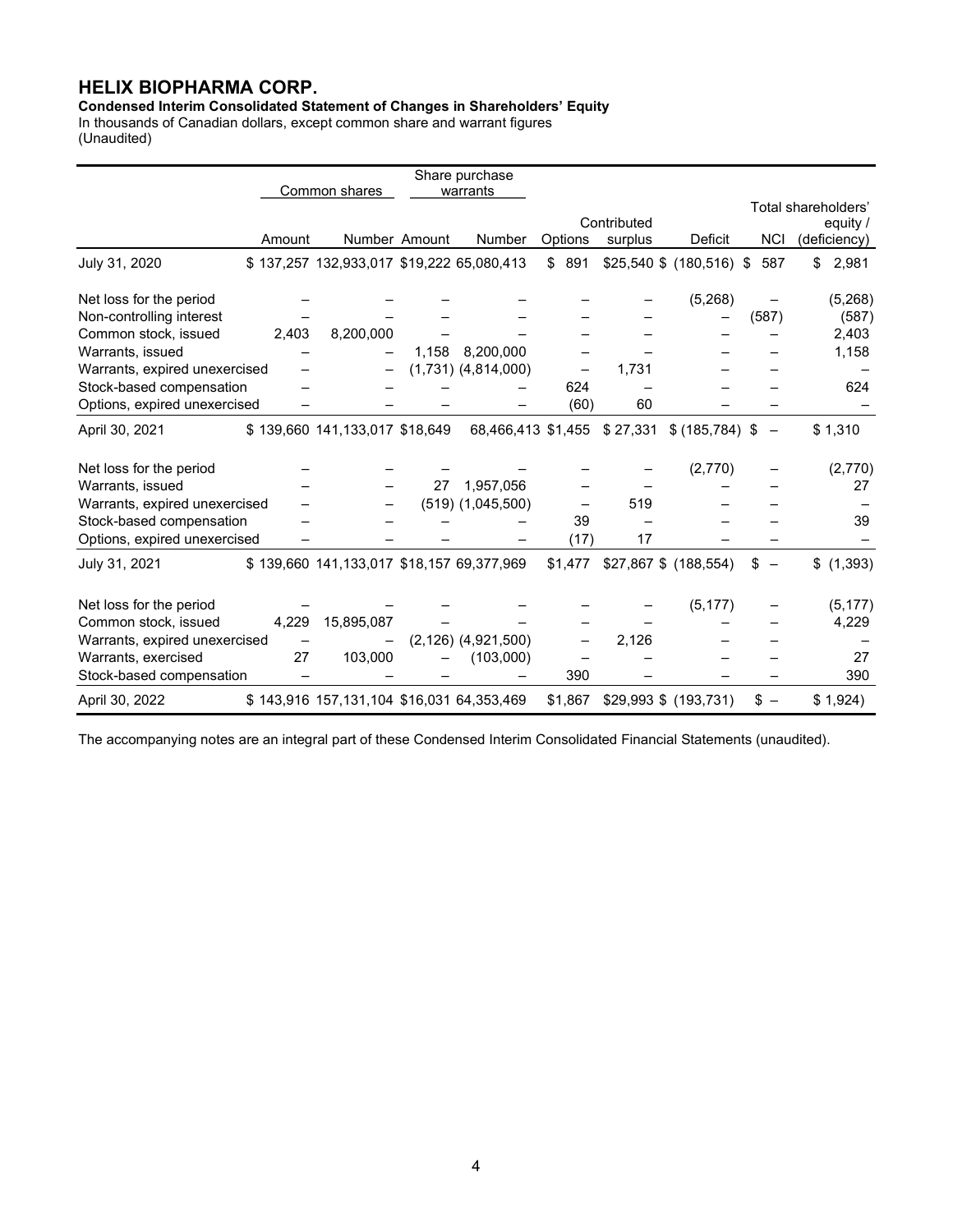# HELIX BIOPHARMA CORP.

# Condensed Interim Consolidated Statement of Cash Flows

In thousands of Canadian dollars (Unaudited)

| For the nine-month periods ended:                                                   | April 30, 2022 | April 30, 2021 |          |  |
|-------------------------------------------------------------------------------------|----------------|----------------|----------|--|
| Cash flows from operating activities                                                |                |                |          |  |
| Net loss and total comprehensive loss including non-controlling interest            | \$<br>(5, 177) | \$             | (5,268)  |  |
| Adjustments, including non-controlling interest to net cash provided by operations: |                |                |          |  |
| Items not involving cash:                                                           |                |                |          |  |
| Revaluation of convertible note payable                                             | 497            |                |          |  |
| Amortization of right-of-use property and property, plant and equipment             | 9              |                | 137      |  |
| Stock-based compensation                                                            | 390            |                | 623      |  |
| Foreign exchange gain/loss                                                          | 23             |                | (81)     |  |
| Gain on disposition of investment in associate                                      |                |                | (1,536)  |  |
| Change in non-cash working capital:                                                 |                |                |          |  |
| Accounts receivable                                                                 | 4              |                | (212)    |  |
| Prepaid expenses                                                                    | 34             |                | (188)    |  |
| Accounts payable                                                                    | (540)          |                | (151)    |  |
| <b>Accrued liabilities</b>                                                          | 70             |                | 113      |  |
| Net cash used in operating activities from continuing operations                    | (4,690)        |                | (6, 563) |  |
| Net cash used in operating activities from discontinued operations                  |                |                | (966)    |  |
| Net cash used in operating activities                                               | (4,690)        |                | (7, 529) |  |
| Cash flows from financing activities                                                |                |                |          |  |
| Proceeds from the issuance of common shares and                                     |                |                |          |  |
| share purchase warrants, net of issue costs                                         | 3,003          |                | 3,561    |  |
| Proceeds from exercising warrants                                                   | 27             |                |          |  |
|                                                                                     |                |                |          |  |
| Net cash provided by financing activities                                           | 3,030          |                | 3,459    |  |
| Cash flows from investing activities                                                |                |                |          |  |
| Net proceeds from the sale of investment in associate                               |                |                | 2,020    |  |
| Net cash provided by investing activities                                           |                |                | 2,020    |  |
| Foreign exchange gain / (loss) on cash                                              | (23)           |                | 81       |  |
|                                                                                     |                |                |          |  |
| Net increase / (decrease) in cash                                                   | \$<br>(1,683)  | \$             | (1,969)  |  |
| Cash, beginning of period                                                           | 3,565          |                | 4,235    |  |
| Cash, end of period                                                                 | \$<br>1,882    | \$             | 2,266    |  |

The accompanying notes are an integral part of these Condensed Interim Consolidated Financial Statements (unaudited).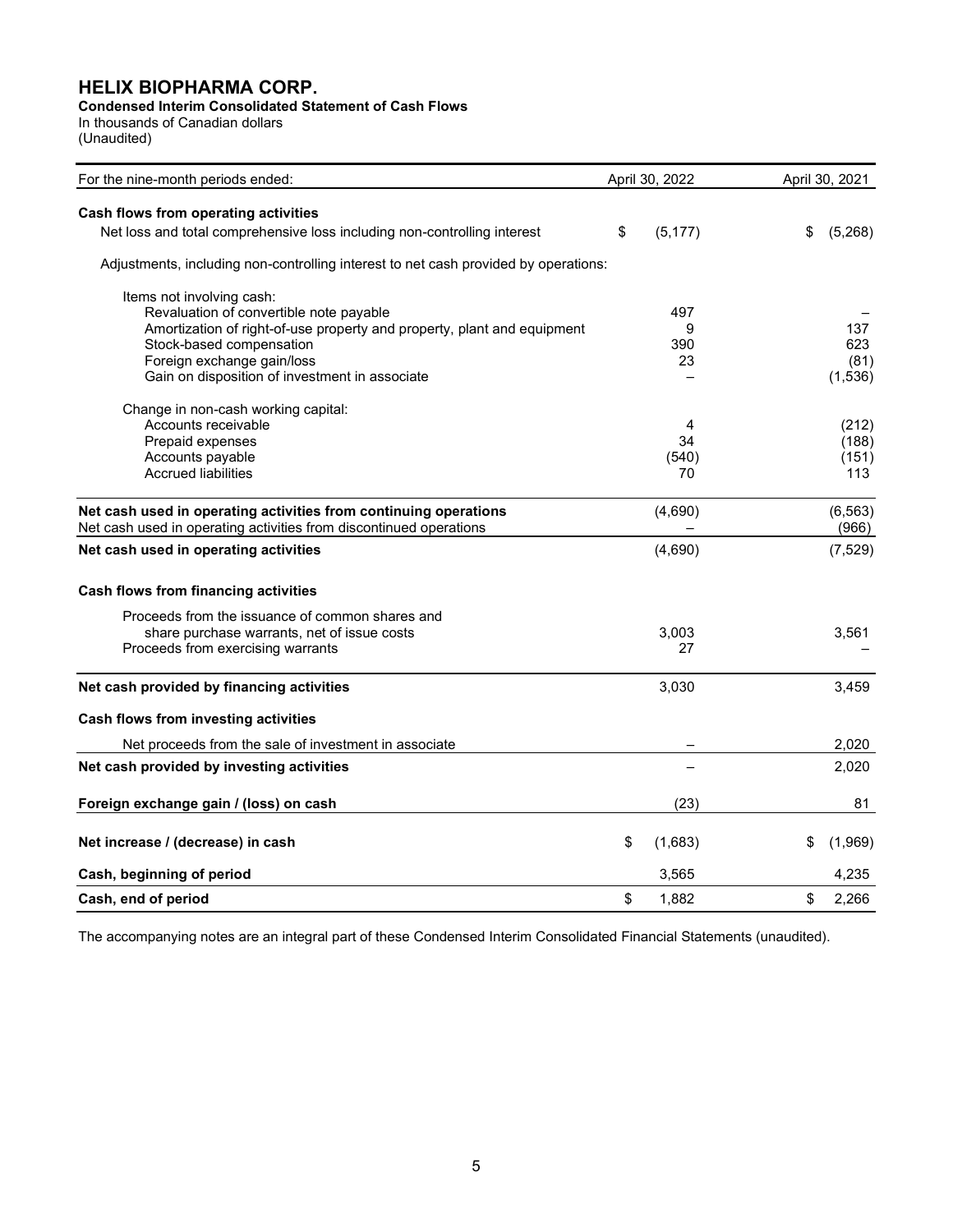Helix BioPharma Corp. (the "Company"), incorporated under the Canada Business Corporations Act, is an immune-oncology company primarily focused in the areas of cancer prevention and treatment. The Company has funded its research and development activities, mainly through the issuance of common shares and warrants. The Company expects to incur additional losses and therefore will require additional financial resources, on an ongoing basis. It is not possible to predict the outcome of future research and development activities or the financing thereof.

The Company is a Canadian corporation domiciled in Canada. Our shares are publicly traded on the Toronto Stock Exchange (the "TSX"). Our principal place of business is located at 9120 Leslie Street, Suite 205, Richmond Hill, Ontario, Canada.

## 1. Basis of presentation and going concern

These condensed interim consolidated financial statements have been prepared on a going-concern basis, which assumes that the Company will continue in operation for the foreseeable future and, accordingly, will be able to realize its assets and discharge its liabilities in the normal course of operations. The Company's ability to continue as a going concern is dependent mainly on obtaining additional financing. The Company does not have sufficient cash to meet anticipated cash needs for working capital and capital expenditures through the next twelve months.

The Company reported a net loss and total comprehensive loss of \$1,345,000 and \$5,177,000 for the three and nine-month periods ended April 30, 2022, respectively (April 30, 2021 – \$2,554,000 and \$5,268,000). As at April 30, 2022 the Company had working capital deficiency of \$1,015,000, shareholders' deficiency of \$1,924,000 and a deficit of \$193,731,000. As at July 31, 2021, the Company had working capital of \$144,000, shareholders' deficiency of \$1,393,000, a deficit of \$188,554,000. The Company will require additional financing in the immediate near term and in the future to see the current research and development initiatives through to completion. There can be no assurance however, that additional financing can be obtained in a timely manner, or at all.

Not raising sufficient additional financing on a timely basis may result in delays and possible termination of all or some of the Company's research and development initiatives, and as a result, casts significant doubt as to the ability of the Company to operate as a going concern and accordingly, the appropriateness of the use of the accounting principles applicable to a going concern. These condensed interim consolidated financial statements do not include any adjustments to the carrying amount and classification of reported assets, liabilities and expenses that might be necessary should the Company not be successful in its aforementioned initiatives. Any such adjustments could be material. The Company cannot predict whether it will be able to raise the necessary funds it needs to continue as a going concern.

#### Statement of compliance

These condensed interim consolidated financial statements have been prepared in compliance with International Accounting Standard 34, Interim Financial Reporting. Accordingly, certain information and footnote disclosure normally included in annual financial statements prepared in accordance with International Financial Reporting Standards ("IFRS") have been omitted or condensed, and therefore these condensed interim consolidated financial statements should be read in conjunction with the Company's annual consolidated financial statements for the years ended July 31, 2021 and 2020 and the notes to such financial statements

The policies applied in these condensed interim consolidated financial statements are based on IFRS as issued by the International Accounting Standards Board.

The condensed interim consolidated financial statements of the Company were approved and authorized for issue by the board of directors of the Company (the "Board") on June 14, 2022.

#### Use of estimates and critical judgments

The preparation of the Company's financial statements requires management to make critical judgments, estimates and assumptions that affect the reported amounts of expenses, assets and liabilities, and the disclosure of contingent liabilities, at the reporting date. On an ongoing basis, management evaluates its judgments, estimates and assumptions using historical experience and various other factors it believes to be reasonable under the given circumstances. Actual outcomes may differ from these estimates that could require a material adjustment to the reported carrying amounts in the future.

The Company has also assessed the impact of the coronavirus pandemic ("COVID-19") on estimates and critical judgments. Although the Company expects COVID-19 related disruptions to continue into the Company's fiscal 2022 year, the Company believes that the long-term estimates and assumptions do not require significant revisions. Although the Company determined that no significant revisions to such estimates, judgments or assumptions were required, the impact of COVID-19 is fluid and given the inherent uncertainty at this time, revisions may be required in future periods to the extent that the negative impacts on the Company's business operations arising from COVID-19 continue or become worse. Any such revision could result in a material impact on the Company's financial performance and financial condition.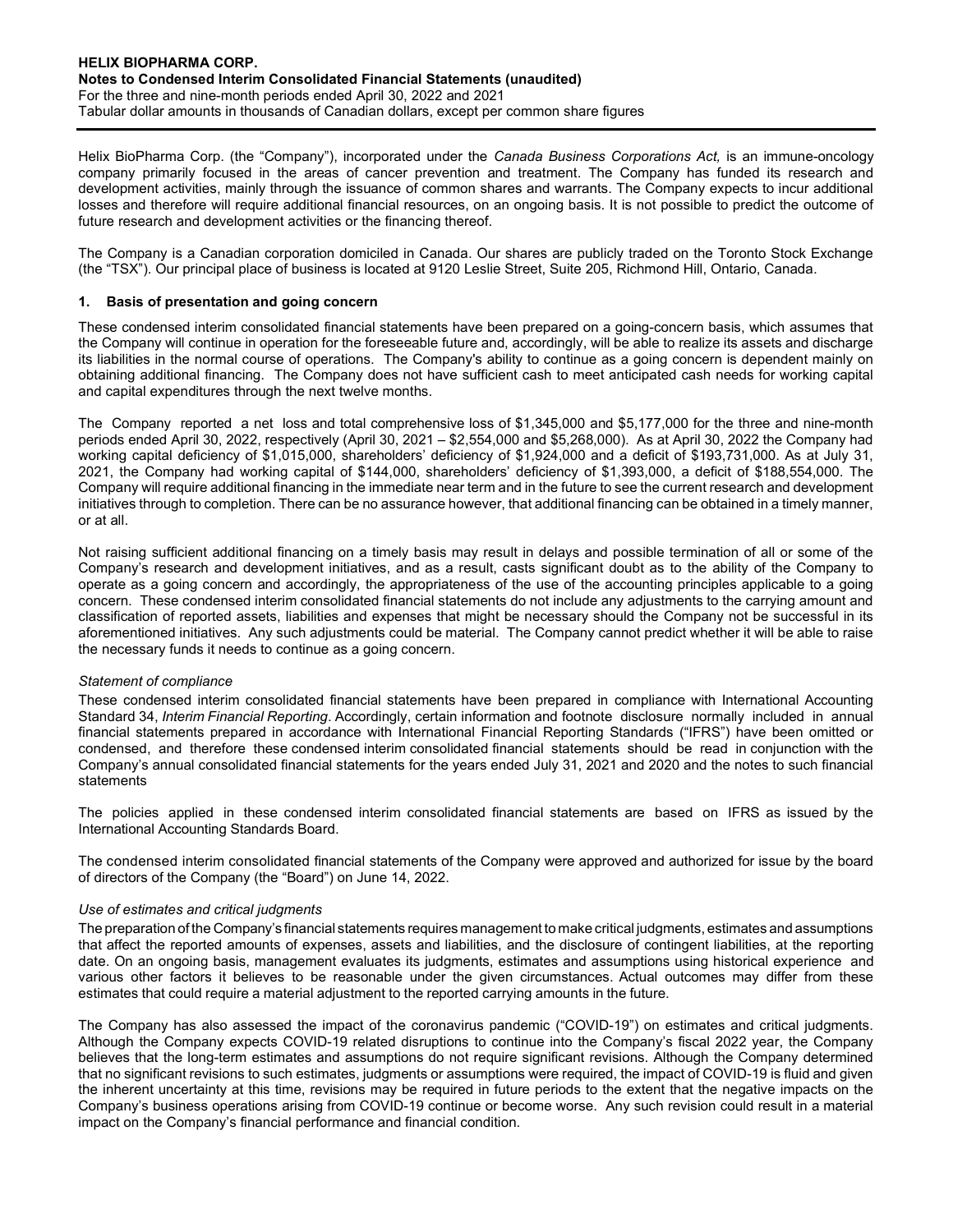The most significant critical estimates and judgments made by management include the following:

a) Going Concern

Significant judgments related to the Company's ability to continue as a going concern are disclosed in the first paragraph above in Note 1.

b) Clinical study expenses

Clinical study expenses are accrued based on services received and efforts expanded pursuant to contracts with contract research organizations, consultants, clinical study sites and other vendors. In the normal course of business, the Company contracts with third parties to perform various clinical study activities. The financial terms of these agreements vary from contract to contract and are subject to negotiations that may result in uneven payment outflows. Payments under the contracts depend on various factors such as the achievement of certain events, the successful enrollment of patients or the completion of portions of the clinical study and/or other similar conditions. The Company determines the accruals by reviewing contracts, vendor agreements and purchase orders, and through discussions with internal personnel and external providers as to the progress or stage of completion of the clinical studies or services and the agreed-upon fee to be paid for such services. However, actual costs and timing of the Company's clinical studies is uncertain, subject to risk and may change depending upon a number of factors, including the Company's clinical development plans and trial protocols.

c) Valuation of share-based compensation and warrants

Management measures the costs for share-based compensation and warrants using market-based option valuation techniques. Assumptions are made and estimates are used in applying the valuation techniques. These include estimating the future volatility of the share price, expected dividend yield, future employee turnover rates, a n d future exercise behaviours. Such estimates and assumptions are inherently uncertain. Changes in these assumptions affect the fair value estimates of share-based payments and warrants.

d) Income taxes

Deferred tax assets, including those arising from unutilized tax losses, require management to assess the likelihood that the Company will generate future taxable income in future years in order to utilize any deferred tax asset which has been recognized. Estimates of future taxable income are based on forecasted cash flows. At the current statement of financial position date, no deferred tax assets have been recognized in these condensed interim consolidated financial statements.

# e) Impairment of long-lived assets

Long-lived assets are reviewed for impairment upon the occurrence of events or changes in circumstances indicating that the carrying value of the asset may not be recoverable. For the purpose of measuring recoverable amounts, assets are grouped at the lowest levels for which there are separately identifiable cash flows (cash-generating units). The recoverable amount is the higher of an asset's fair value less costs to sell and value in use (being the present value of the expected future cash flows of the relevant asset or cash-generating unit). An impairment loss is recognized for the amount by which the asset's carrying amount exceeds its recoverable amount. Management evaluates impairment losses for potential reversals when events or circumstances warrant such consideration.

f) Fair value of convertible note payable

In determining the fair values of the convertible note payable the Company used a Black-Scholes model with the following assumptions: volatility rate, risk-free rate and the remaining expected life. The inputs used in the model are taken from observable markets. In particular, changes in the fair value of the convertible note payable can have a material impact on the reported loss and comprehensive loss for the applicable reporting period.

# Functional and presentation currency

The functional and presentation currency of the Company is the Canadian dollar.

# 2. Significant accounting policies

The accounting policies set out below have been applied consistently to all periods presented in these condensed unaudited interim consolidated financial statements.

# Basis of consolidation

Helix Immuno-Oncology S.A. ("HIO") was incorporated on July 6, 2013 in Poland. As at July 31, 2020, the Company's investment in HIO was consolidated and classified as held for sale and was presented as discontinued operations. At September 3, 2020, HIO completed a direct financing with an arm's length party. As a result, the Company determined that it had lost control of HIO and deconsolidated HIO from the Company's financial statements. On December 22, 2020, the Company disposed of its remaining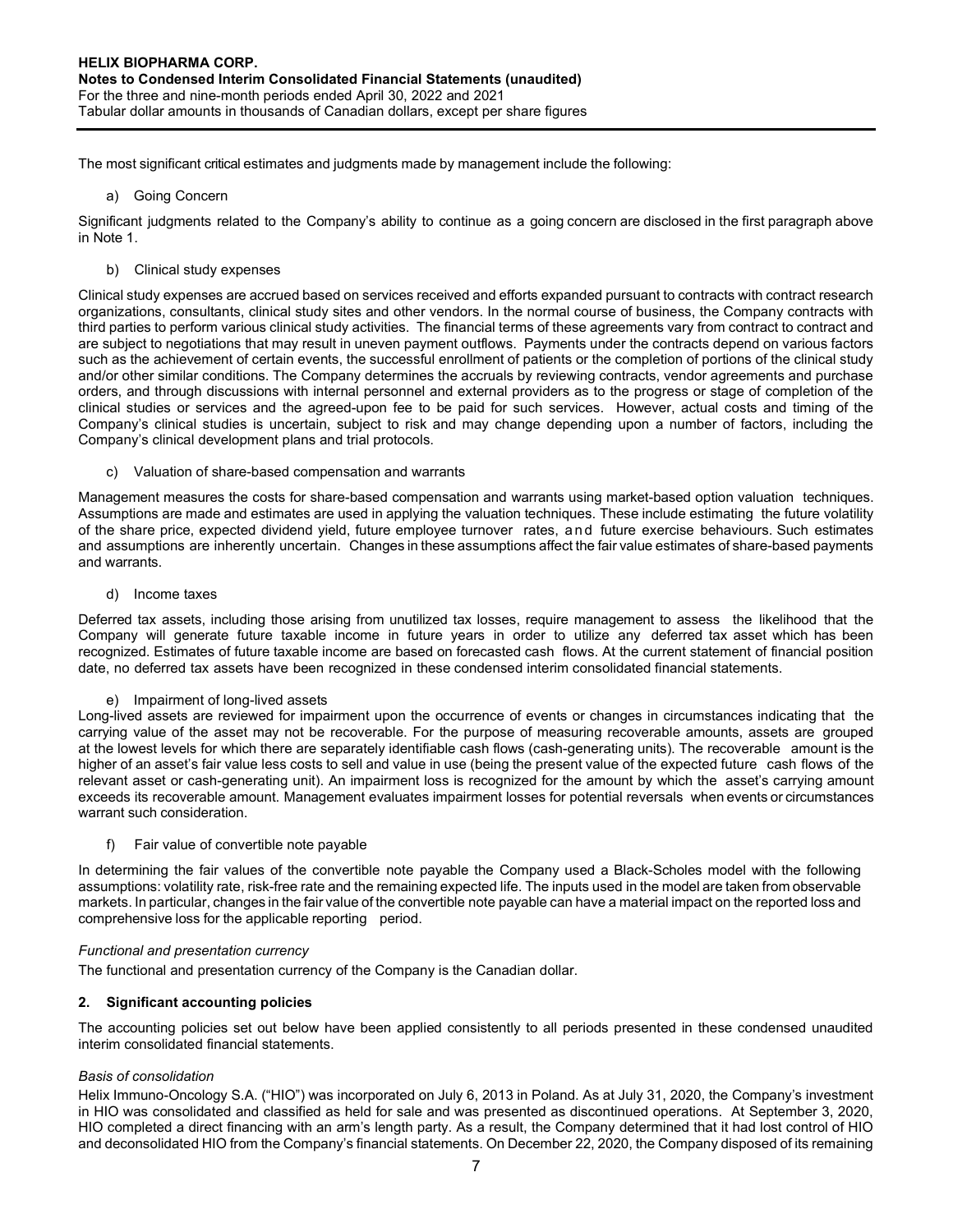Tabular dollar amounts in thousands of Canadian dollars, except per share figures

interest in HIO. As of the date of these condensed interim consolidated financial statements, the Company no longer has any subsidiaries. See Note 14 – Deconsolidation of subsidiary held for sale, for further information.

Cash

The Company considers cash on hand, bank deposits in Canada and Poland and bank term deposits with maturities of 90 days or less as cash.

## Property, plant and equipment

Property, plant and equipment are recorded at cost less accumulated depreciation. Impairment charges are included in accumulated depreciation.

## Depreciation is provided using the following methods and estimated useful life:

| Asset                                | Basis         | Rate         |
|--------------------------------------|---------------|--------------|
| Computer equipment and software      | Straight line | 3 years      |
| Furniture and fixtures               | Straight line | 5 years      |
| Research and manufacturing equipment | Straight line | $4-10$ years |
| Leasehold improvements               | Straight line | Lease term   |

## Leases

The Company recognizes a right-of-use asset and a lease liability at the lease commencement date. The right-of-use asset is initially measured at cost. Subsequent to initial application, the right-of-use asset is measured at cost less any accumulated depreciation and impairment losses and adjusted for certain remeasurements of the lease liability. In comparison, the lease liability is increased by the interest cost on the lease liability and decreased by lease payments made. It is remeasured when there is a change in future lease payments arising from a change in an index or rate, a change in the estimate of the amount expected to be payable under a residual value guarantee, or as appropriate, changes in the assessment of whether a purchase or extension option is reasonably certain to be exercised or a termination option is reasonably certain to be exercised or a termination option is reasonably certain not to be exercised.

The Company has applied judgment to determine the lease term for some lease contracts in which it is a lessee that include renewal options. The assessment of whether the Company is reasonably certain to exercise such options impacts the lease term, which significantly affects the amount of lease liabilities and right-of-use assets recognized.

# Research and development costs

Research costs are expensed as incurred. Development costs are expensed as incurred except for those which meet the criteria for deferral, in which case, the costs are capitalized and amortized to operations over the estimated period of benefit. No costs have been deferred to date.

#### Investment tax credits

The Company is entitled to Canadian federal and provincial investment tax credits, which are earned as a percentage of eligible research and development expenditures incurred in each taxation year. Investment tax credits are accounted for as a reduction of the related expenditure for items of a current nature and a reduction of the related asset cost for items of a capital nature, provided that the Company has reasonable assurance that the tax credits will be realized.

#### Stock-based compensation

The Company accounts for stock-based compensation and other stock-based payments awarded to employees in accordance with the fair value method. The fair value of stock options granted is determined at the appropriate measurement date using the Black-Scholes option pricing model, and generally expensed over the options' vesting period for employee awards. Awards with graded vesting are considered multiple awards for fair value measurement and stock-based compensation calculation. In determining the expense, the Company accounts for forfeitures using an estimate based on historical trends. When stock-based compensation and other stock-based payments are awarded to persons other than non-employees, share capital is increased for the fair value of goods and services received.

# Foreign currency translation

The Company's currency of presentation is the Canadian dollar, which is also the Company's functional currency. Foreign currency-denominated items are translated into Canadian dollars. Monetary assets and liabilities in foreign currencies are translated into Canadian dollars at the rates of exchange in effect at the balance sheet dates. Non-monetary items are translated at historical exchange rates. Revenue and expenses are translated at the exchange rates prevailing at their respective transaction dates. Exchange gains and losses arising on translation are included in income.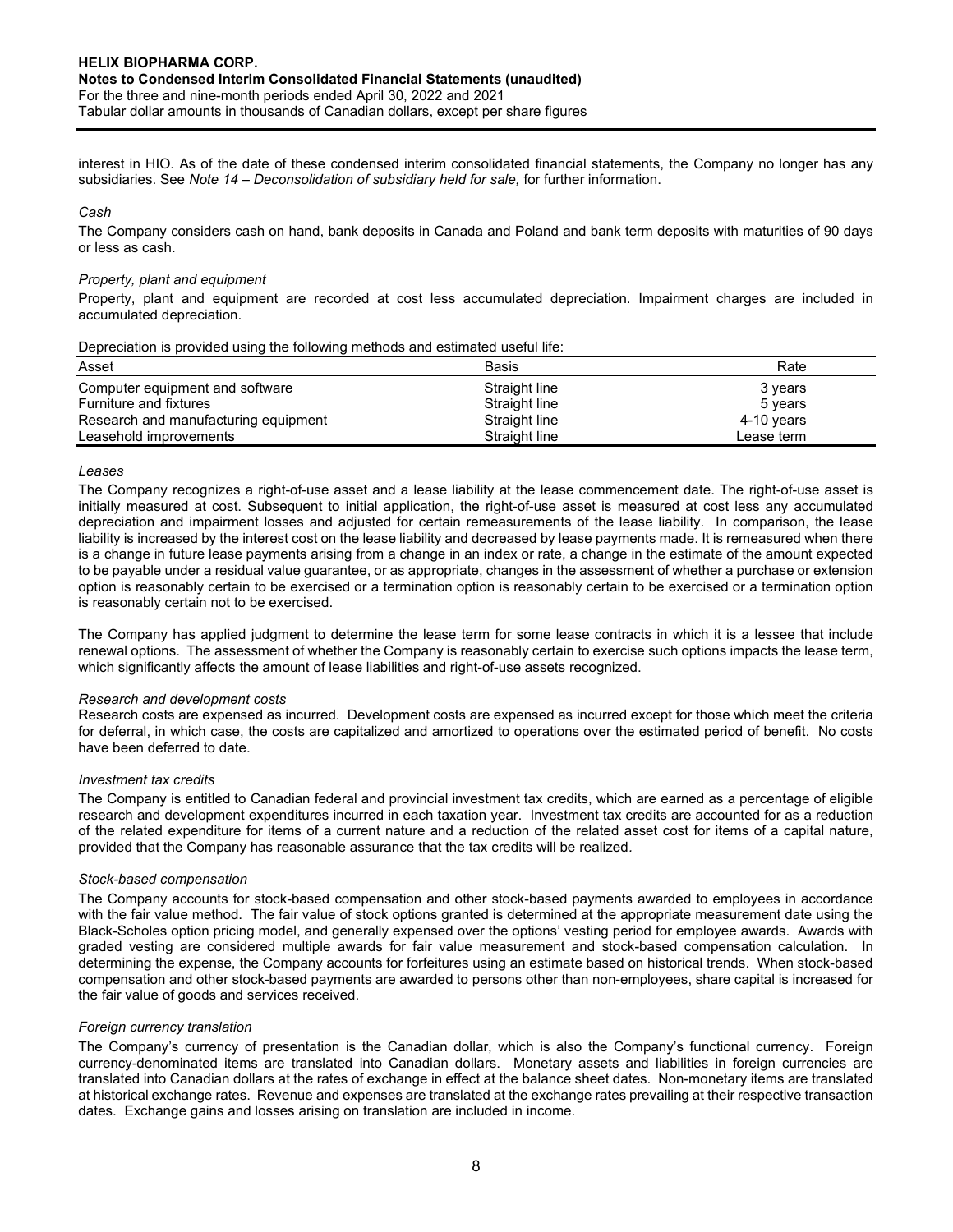## Income taxes

The Company follows the asset and liability method of accounting for income taxes. Under this method, deferred income tax assets and liabilities are recognized for the future tax consequences attributable to differences between the financial statement carrying amounts of certain existing assets and liabilities and their respective tax bases. Deferred income tax assets and liabilities are measured using enacted or substantively enacted tax rates expected to apply to taxable income in the years in which those temporary differences are expected to be recovered or settled. The effect on deferred tax assets and liabilities of a change in tax rates is recognized in income in the period that includes the date of substantive enactment. Given the Company's history of net losses and expected future losses, the Company is of the opinion that it is probable that these tax assets will not be realized in the foreseeable future and therefore, the deferred tax asset has not been recognized.

#### Financial instruments

The Company recognizes a financial asset or financial liability when it becomes party to the contractual provisions of the financial instrument. Financial assets are initially measured at fair value and are derecognized either when the Company has transferred substantially all the risks and rewards of ownership of the financial asset, or when cash flows expire. Financial liabilities are initially measured at fair value and are derecognized when the obligation specified in the contract is discharged, cancelled or expired.

A write-off of a financial asset (or a portion thereof) constitutes a derecognition event. Write-offs occur when the Company has no reasonable expectations of recovering the contractual cash flows on a financial asset.

The Company determines the classification of its financial instruments at initial recognition. Financial assets are classified according to the following measurement categories:

- i) amortized cost; or
- ii) those to be measured subsequently at fair value, either through profit or loss ("FVTPL") or through other comprehensive income ("FVTOCI").

The classification and measurement of financial assets after initial recognition at fair value depends on the business model for managing the financial asset and the contractual terms of the cash flows. Financial assets that are held within a business model whose objective is to collect the contractual cash flows, and that have contractual cash flows that are solely payments of principal and interest on the principal outstanding, are generally measured at amortized cost at each subsequent reporting period. All other financial assets are measured at their fair values at each subsequent reporting period, with any changes recorded through profit or loss or through other comprehensive income (which designation is made as an irrevocable election at the time of recognition).

After initial recognition at fair value, financial liabilities are classified and measured at either:

- i) amortized cost; or
- ii) FVTPL, if the Company has made an irrevocable election at the time of recognition, or when required (for items such as instruments held for trading or derivatives).

The Company reclassifies financial assets only when its business model for managing those assets changes. Financial liabilities are not reclassified.

Transaction costs that are directly attributable to the acquisition or issuance of a financial asset or financial liability subsequently measured at amortized cost or FVTOCI are included in the fair value of the instrument on initial recognition. Transaction costs for financial assets and financial liabilities classified at fair value through profit or loss are expensed in profit or loss.

The Company classifies its financial instruments by category according to their nature and their characteristics. Management determines the classification when the instruments are initially recognized, which is normally the date of the transaction. The Company classifies its financial assets and financial liabilities as outlined below:

| Asset / Liability          | Classification        |
|----------------------------|-----------------------|
| Cash                       | <b>Amortized Cost</b> |
| Account receivable         | <b>Amortized Cost</b> |
| Accounts payable           | <b>Amortized Cost</b> |
| <b>Accrued liabilities</b> | <b>Amortized Cost</b> |
| Lease liabilities          | <b>Amortized Cost</b> |
| Convertible note payable   | FV I PL               |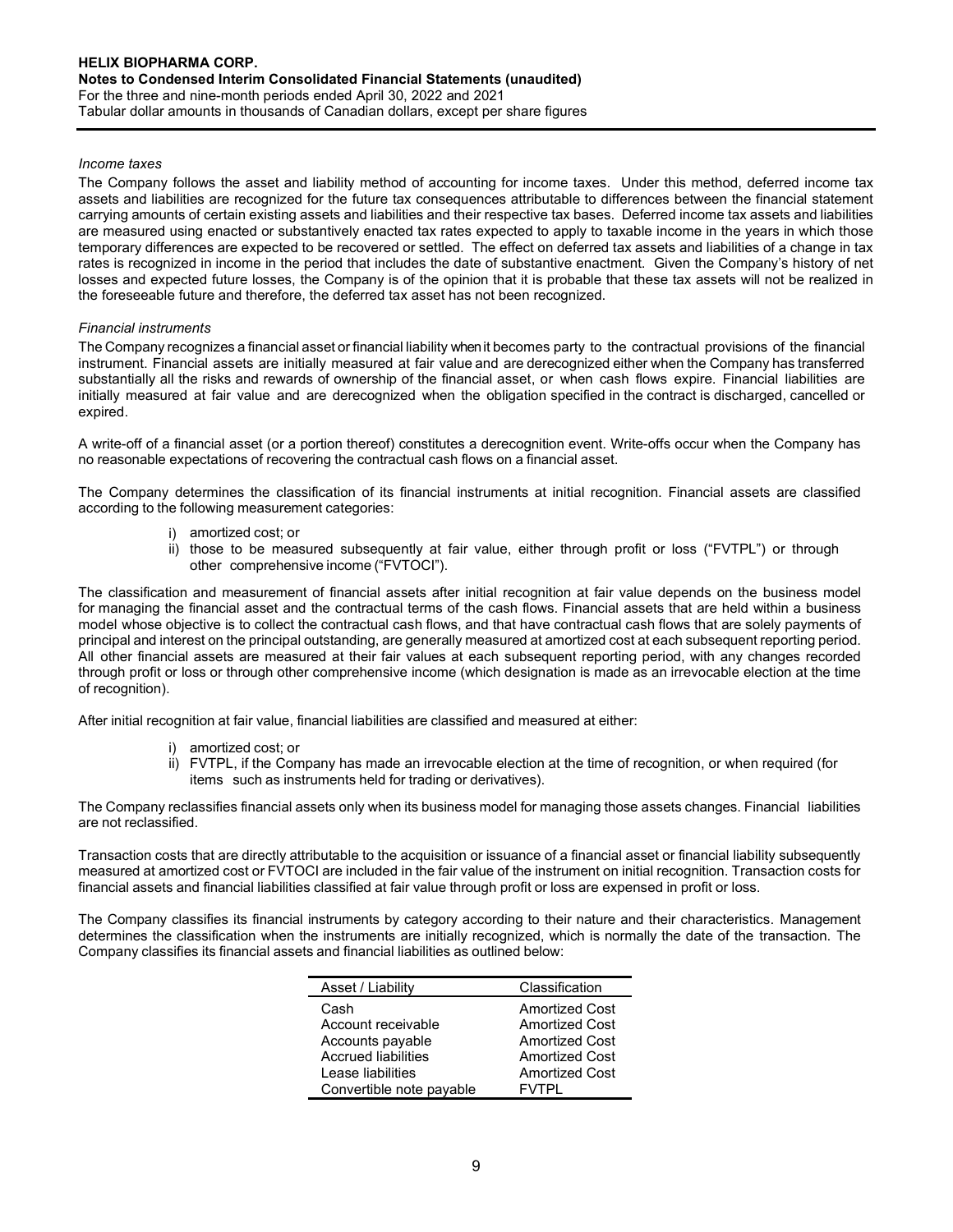The Company assesses all information available, including on a forward-looking basis the expected credit losses associated with any financial assets carried at amortized cost. The impairment methodology applied depends on whether there has been a significant increase in credit risk. To assess whether there is a significant increase in credit risk, the Company compares the risk of a default occurring on the asset as at the reporting date with the risk of default as at the date of initial recognition based on all information available, and reasonable and supportive forward-looking information.

An embedded derivative is separated from the host contract and recognized separately if the economic characteristics and risks of the embedded derivative are not closely related to those of the host, if a separate instrument with the same terms as the embedded derivative would meet the definition of a derivative, and if the combined instrument is not measured at fair value, with changes in fair value recognized in profit or loss.

The fair value of a financial instrument is the amount of consideration that would be agreed upon in an arm's-length transaction between knowledgeable, willing parties who are under no compulsion to act. Fair values are determined based on prevailing market rates for instruments with similar characteristics and risk profiles.

The Company categorizes its fair value measurements according to a three-level hierarchy. The hierarchy prioritizes the inputs used by the Company's valuation techniques. A level is assigned to each fair value measurement based on the lowest-level input significant to the fair value measurement in its entirety. The three levels of the fair value hierarchy are defined as follows:

Level 1 – unadjusted quoted prices as at the measurement date for identical assets or liabilities in active markets. Level 2 – observable inputs other than quoted prices included in level 1, such as quoted prices for similar assets and liabilities in active markets, quoted prices for identical or similar assets and liabilities in markets that are not active, or other inputs that are observable or can be corroborated by observable market data. Level 3 – significant unobservable inputs that are supported by little or no market activity.

The fair value hierarchy also requires an entity to maximize the use of observable inputs and minimize the use of unobservable inputs when measuring fair value

# Basic and diluted loss per common share

Basic loss per share is computed by dividing the net loss available to common shareholders by the weighted average number of shares outstanding during the reporting period. Diluted loss per share is computed similarly to basic loss per share, except that the weighted average shares outstanding are increased to include additional shares for the assumed exercise of stock options and warrants, if dilutive. The number of additional shares is calculated by assuming that outstanding stock options and warrants were exercised and that the proceeds from such exercises were used to acquire common shares at the average market price during the reporting periods. The inclusion of the Company's stock options and warrants in the computation of diluted loss per share has an anti-dilutive effect on the loss per share and, therefore, they have been excluded from the calculation of diluted loss per share.

# Government grants

Government grant funds are recognised in income when there is reasonable assurance that the Company has complied with the conditions attached to them and that the grant funds will be received. Grant funds receivable are recognized in income over the periods in which the entity recognizes as expenses, the related costs for which the grant is intended to compensate. As at the date of these condensed interim consolidated financial statements, the Company has received no government assistance.

# 3. New accounting standards and pronouncements not yet adopted

There are no new accounting standards and pronouncements issued but not yet effective up to the date of issuance of these condensed interim consolidated financial statements that are expected to have a material impact on the Company.

# 4. Property, plant and equipment

|                        |         | April 30, 2022 |   |                             |   |                     |  |                   |         | July 31, 2021               |             |      |                   |
|------------------------|---------|----------------|---|-----------------------------|---|---------------------|--|-------------------|---------|-----------------------------|-------------|------|-------------------|
|                        |         | Transferred    |   |                             |   |                     |  |                   |         |                             | Transferred |      |                   |
|                        | Cost    |                |   | Accumulated<br>depreciation |   | to held for<br>sale |  | Net book<br>value | Cost    | Accumulated<br>depreciation | to held for | sale | Net book<br>value |
| Research equipment     | \$1,355 |                | S | 1,319                       | S |                     |  | 37                | \$1,355 | \$<br>1.311                 | S           | -    | 44                |
| Leasehold improvements |         | 359            |   | 359                         |   |                     |  |                   | 359     | 359                         |             |      |                   |
| Computer equipment     |         | 58             |   | 57                          |   |                     |  |                   | 58      | 55                          |             |      |                   |
| Computer software      |         | 21             |   | 21                          |   |                     |  |                   | 21      | 21                          |             |      |                   |
| Furniture and fixtures |         | 20             |   | 20                          |   |                     |  |                   | 20      | 20                          |             |      |                   |
|                        | \$1,813 |                |   | .775                        |   | -                   |  | 38                | \$1,813 | 1.766                       |             | -    | -47               |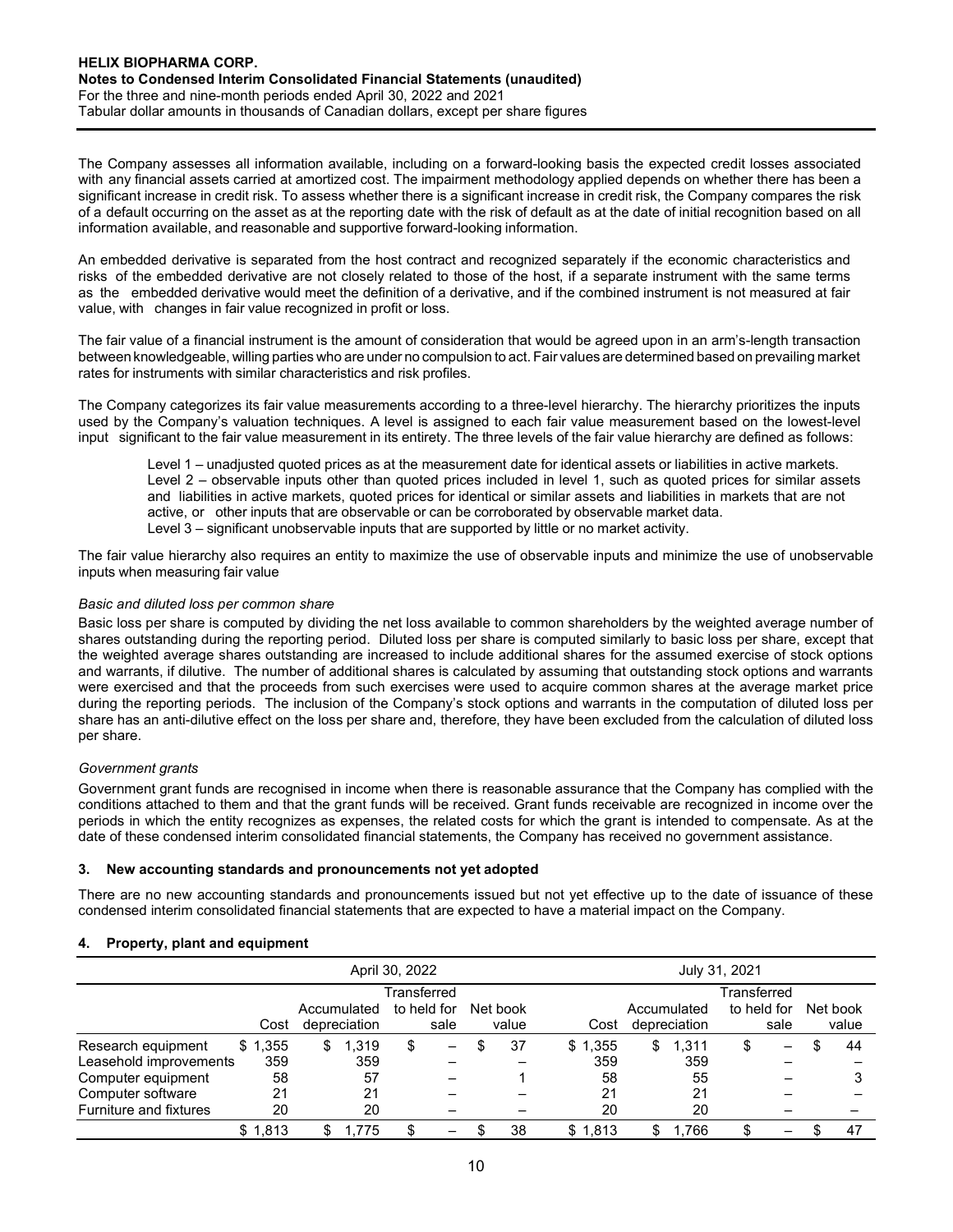# 5. Right-of-use assets

The movement and carrying amounts of the Company's right-of-use assets and lease liabilities for the three and nine-month periods ended:

|                                                                                     |                        | April 30, 2022       |                                                  |                      |
|-------------------------------------------------------------------------------------|------------------------|----------------------|--------------------------------------------------|----------------------|
|                                                                                     | Right of<br>use assets | Lease<br>liabilities | Right of<br>use assets                           | Lease<br>liability   |
| Beginning balances<br>Additions<br>Amortization<br>Lease payments<br>Lease interest |                        | -                    | 155<br>(15)<br>(140)<br>$\overline{\phantom{0}}$ | 159<br>(27)<br>(135) |
| Ending balances                                                                     |                        |                      |                                                  |                      |

# 6. Shareholders' equity

## Preferred shares

The Company is authorized to issue 10,000,000 preferred shares. As at April 30, 2022 the Company had nil preferred shares issued and outstanding (April 30, 2021 – nil).

# Common shares and share purchase warrants

The Company is authorized to issue an unlimited number of common shares without par value. As at April 30, 2022 the Company had 157,131,104 common shares issued and outstanding (July 31, 2021 – 141,133,017).

On August 21, 2019, the Company completed a private placement financing of 13,725,500 units of the Company at a price of \$0.51 per unit and the disposition of a 25% stake in HIO, its former Polish subsidiary, for aggregate gross proceeds of approximately \$7,000,000. Each unit consisted of one common share and one common share purchase warrant. Each common share purchase warrant entitles the holder thereof to purchase one common share of the Company at a price of \$0.72 until August 20, 2024. Of the aggregate gross proceeds, approximately \$755,000 was allocated to the disposition of the Company's 25% stake in HIO with costs totalling approximately \$99,000. Of the residual gross proceeds amount of \$6,245,000, approximately \$2,275,000 was allocated to the share purchase warrants based on fair value and approximately \$3,970,000 was allocated to the common shares. Share issue costs totalling \$815,000 were proportionately allocated to the share purchase warrants (\$297,000) and the common shares (\$518,000), respectively.

On January 13, 2020, the Company completed a private placement financing of 2,940,000 units of the Company at a price of \$1.02 per unit and the disposition of an 8.5% stake in HIO for aggregate gross proceeds of approximately \$2,999,000. Each unit consisted of one common share and one common share purchase warrant. Each common share purchase warrant entitles the holder to purchase one common share of the Company at a price of \$1.42 until January 12, 2025. Of the aggregate gross proceeds, approximately \$433,000 was allocated to the disposition of the Company's 8.5% stake in its Polish subsidiary with costs totalling approximately \$57,000. Of the residual gross proceeds amount of \$2,566,000, approximately \$956,000 was allocated to the share purchase warrants based on fair value and approximately \$1,610,000 was allocated to the common shares. Share issue costs totalling approximately \$339,000 were proportionately allocated to the share purchase warrants (\$126,000) and the common shares (\$213,000), respectively. See Note 14 – Deconsolidation of subsidiary held for sale for further information.

On March 12, 2020, the Company completed a private placement financing of 5,042,016 units at a price of \$1.19 per unit including the disposition of a 15.5% stake of HIO, its Polish subsidiary, for aggregate gross proceeds of approximately \$6,000,000. Each unit consisted of one common share and one common share purchase warrant. Each common share purchase warrant entitles the holder to purchase one common share of the Company at a price of \$1.67 until March 11, 2025. Of the aggregate gross proceeds, approximately \$791,000 was allocated to the disposition of the Company's 15.5% stake in HIO with costs totalling approximately \$103,000. Of the residual gross proceeds amount of \$5,209,000, approximately \$1,900,000 was allocated to the share purchase warrants based on fair value and approximately \$3,310,000 was allocated to the common shares. Share issue costs totalling approximately \$682,000 were proportionately allocated to the share purchase warrants (\$249,000) and the common shares (\$433,000), respectively. See Note 14 – Deconsolidation of subsidiary held for sale for further information.

On December 4 and 30, 2020, the Company completed private placement financings of an aggregate of 8,200,000 units of the Company at a price of \$0.50 per unit, for aggregate gross proceeds of \$4,100,000. Each unit consisted of one common share and one common share purchase warrant. Each common share purchase warrant entitles the holder to purchase one common share at a price of \$0.70 until December 3 and 29, 2025, respectively. Of the gross proceeds amount of \$4,100,000, approximately \$1,333,000 was allocated to the share purchase warrants based on fair value and approximately \$2,767,000 was allocated to the common shares. Share issue costs totalling approximately \$537,000 were proportionately allocated to the share purchase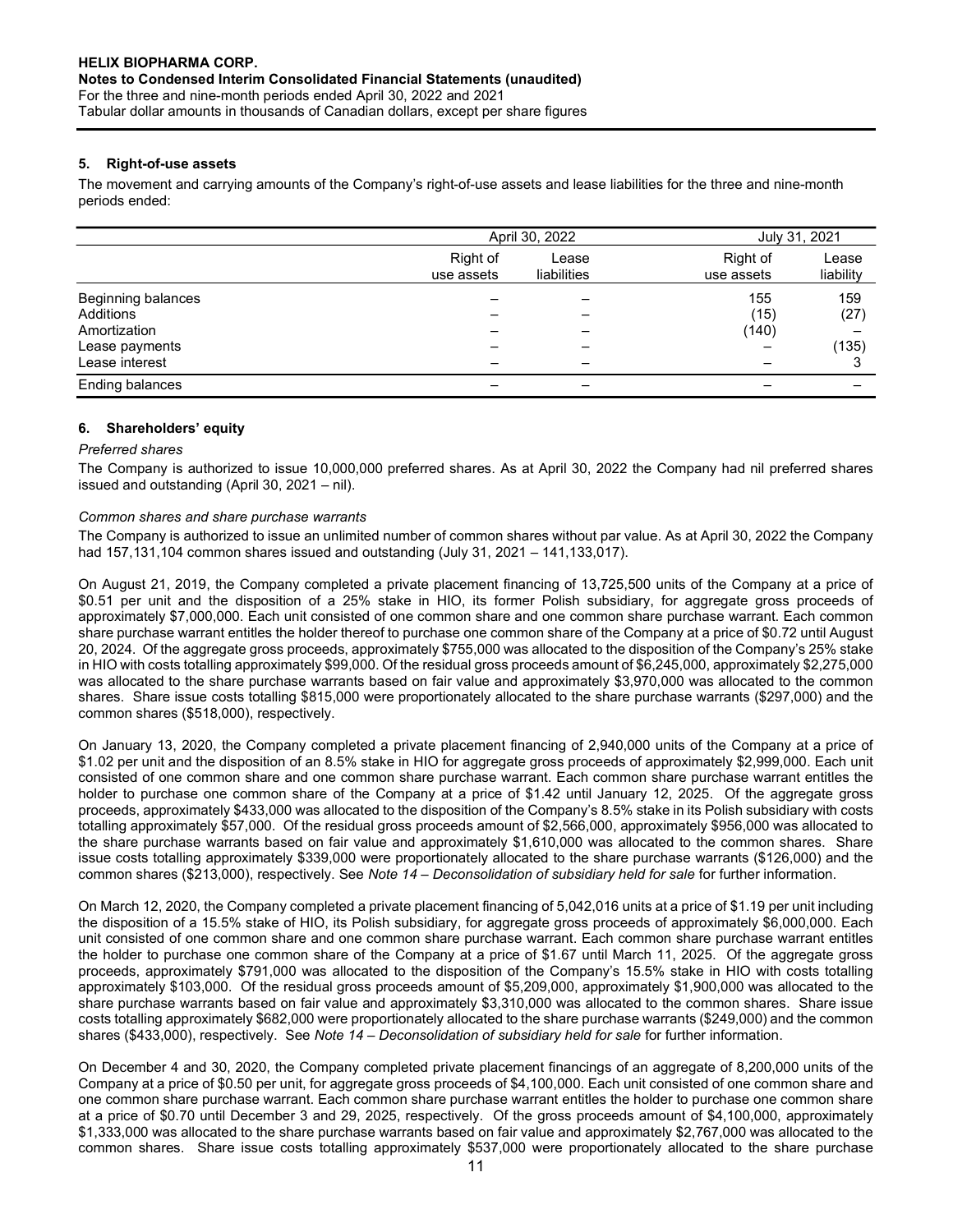warrants (\$174,000) and the common shares (\$363,000), respectively. See Note 14 – Deconsolidation of subsidiary held for sale for further information.

On May 11, 2021, the Company entered into a definitive convertible security funding agreement ("the Funding Agreement") with Lind Global Macro Fund, LP, a New York based institutional investment fund managed by The Lind Partners, LLC (collectively "Lind"). The Company closed the first tranche under the Funding Agreement on May 13, 2021 for gross proceeds of \$3,500,000 (the "First Tranche"). In connection with the closing of the First Tranche, the Company issued (i) an 8.75% convertible note (a "Convertible Security") with a two-year term and a face value of \$4,112,500 and (ii) an aggregate of 1,957,056 common share purchase warrants exercisable into 1,957,056 common shares until May 12, 2025 at an exercise price of \$1.0283 per common share and classified as equity instruments. The approximate residual fair value of the share purchase warrants was estimated at approximately \$30,000. In connection with the closing of the First Tranche, the Company paid Lind a 3% commitment fee of the amount funded under the First tranche. The Funding Agreement also contemplates the issuance of a second Convertible Debentures upon the mutual agreement of the Company and Lind for gross proceeds to the Company of up to \$6,500,000 (the "Second Tranche"). nounts in thousands or canadian dollars, except per snare ingures<br>
00) and the common shares (\$363,000), respectively. See Note 14 – Deconsolidation of subsidiary held for sale<br>
ation.<br>
1, the Company entered into a defini warrants (\$174,000) and the common shares (\$363,000), respectively. See *Note* 14 - *Deconsolidation of subsidiary held for sale*<br>
On May 11, 2021, the Company entered into a definitive convertible security funding agreeme of universion and the Company entered into a definitive convertible security funding agreement ("the Funding Agreement") with<br>
Lind"). The Company closed the first tunche tend the funding Agreement on May 13, 2021 for gros

| On May 11, 2021, the Company entered into a definitive convertible security funding agreement ("the Funding Agreement") with<br>Lind Global Macro Fund, LP, a New York based institutional investment fund managed by The Lind Partners, LLC (collectively<br>"Lind"). The Company closed the first tranche under the Funding Agreement on May 13, 2021 for gross proceeds of \$3,500,000<br>(the "First Tranche"). In connection with the closing of the First Tranche, the Company issued (i) an 8.75% convertible note (a<br>"Convertible Security") with a two-year term and a face value of \$4,112,500 and (ii) an aggregate of 1,957,056 common share<br>purchase warrants exercisable into 1,957,056 common shares until May 12, 2025 at an exercise price of \$1.0283 per common<br>share and classified as equity instruments. The approximate residual fair value of the share purchase warrants was estimated at |                                                                                 |                    |                    |                    |
|------------------------------------------------------------------------------------------------------------------------------------------------------------------------------------------------------------------------------------------------------------------------------------------------------------------------------------------------------------------------------------------------------------------------------------------------------------------------------------------------------------------------------------------------------------------------------------------------------------------------------------------------------------------------------------------------------------------------------------------------------------------------------------------------------------------------------------------------------------------------------------------------------------------------------|---------------------------------------------------------------------------------|--------------------|--------------------|--------------------|
| approximately \$30,000. In connection with the closing of the First Tranche, the Company paid Lind a 3% commitment fee of the<br>amount funded under the First tranche. The Funding Agreement also contemplates the issuance of a second Convertible<br>Debentures upon the mutual agreement of the Company and Lind for gross proceeds to the Company of up to \$6,500,000 (the<br>"Second Tranche").                                                                                                                                                                                                                                                                                                                                                                                                                                                                                                                       |                                                                                 |                    |                    |                    |
| In the three month-period ended April 30, 2022, Lind converted \$411,250 of the face value of the Convertible Security issued<br>under the First Tranche into 2,138,587 common shares of the Company at an average deemed price of \$0.1934 per common<br>share. As of April 30, 2022, Lind has converted an aggregate of \$1,233,750 of the face value of the Convertible Security issued<br>under the First Tranche into an aggregate of 4,345,087 common of the Company at an average deemed price of \$0.2882 per                                                                                                                                                                                                                                                                                                                                                                                                        | common share. See Note 7 – Convertible note payable for additional information. |                    |                    |                    |
|                                                                                                                                                                                                                                                                                                                                                                                                                                                                                                                                                                                                                                                                                                                                                                                                                                                                                                                              |                                                                                 |                    |                    |                    |
| <b>Date</b>                                                                                                                                                                                                                                                                                                                                                                                                                                                                                                                                                                                                                                                                                                                                                                                                                                                                                                                  | Lind Conversion                                                                 | <b>Share price</b> | <b>Shares</b>      | \$-Value           |
| October 11, 2021                                                                                                                                                                                                                                                                                                                                                                                                                                                                                                                                                                                                                                                                                                                                                                                                                                                                                                             | Conversion 1                                                                    | 0.6686             | 307,545            | 205,625            |
| September 14, 2021<br>December 3, 2021                                                                                                                                                                                                                                                                                                                                                                                                                                                                                                                                                                                                                                                                                                                                                                                                                                                                                       | Conversion 2<br>Conversion 3                                                    | 0.04014<br>0.3967  | 512,269            | 205,625            |
| January 11, 2022                                                                                                                                                                                                                                                                                                                                                                                                                                                                                                                                                                                                                                                                                                                                                                                                                                                                                                             | Conversion 4                                                                    | 0.2368             | 518,338<br>868,348 | 205,625<br>205,625 |
| February 22, 2022                                                                                                                                                                                                                                                                                                                                                                                                                                                                                                                                                                                                                                                                                                                                                                                                                                                                                                            | Conversion 5                                                                    | 0.2076             | 990,486            | 205,625            |
| April 7, 2022                                                                                                                                                                                                                                                                                                                                                                                                                                                                                                                                                                                                                                                                                                                                                                                                                                                                                                                | Conversion 6                                                                    | 0.1791             | 1,148,101          | 205,625            |
| Total                                                                                                                                                                                                                                                                                                                                                                                                                                                                                                                                                                                                                                                                                                                                                                                                                                                                                                                        |                                                                                 |                    | 4,345,087          | 1,233,750          |

On April 13, 2022, the Company announced that it has received conditional approval from the Toronto Stock Exchange to extend its previously announced Early Warrant Exercise Incentive Program from April 28, 2022, to May 31, 2022. The Incentive Program is a period during which holders of the Company's eligible common share purchase warrants ("Eligible Warrants") may take advantage of a temporary reduction in the exercise price of the Eligible Warrants to a price of C\$0.26. The Eligible Warrants include an aggregate of 49,806,469 warrants that if exercised at the Incentive Exercise Price will result in the Company receiving gross proceeds of up to \$12,949,682. As of April 30, 2022, 103,000 warrants exercised for a total subscription amount of \$26,780. A further \$278,046 were received and will be converted in May 2022.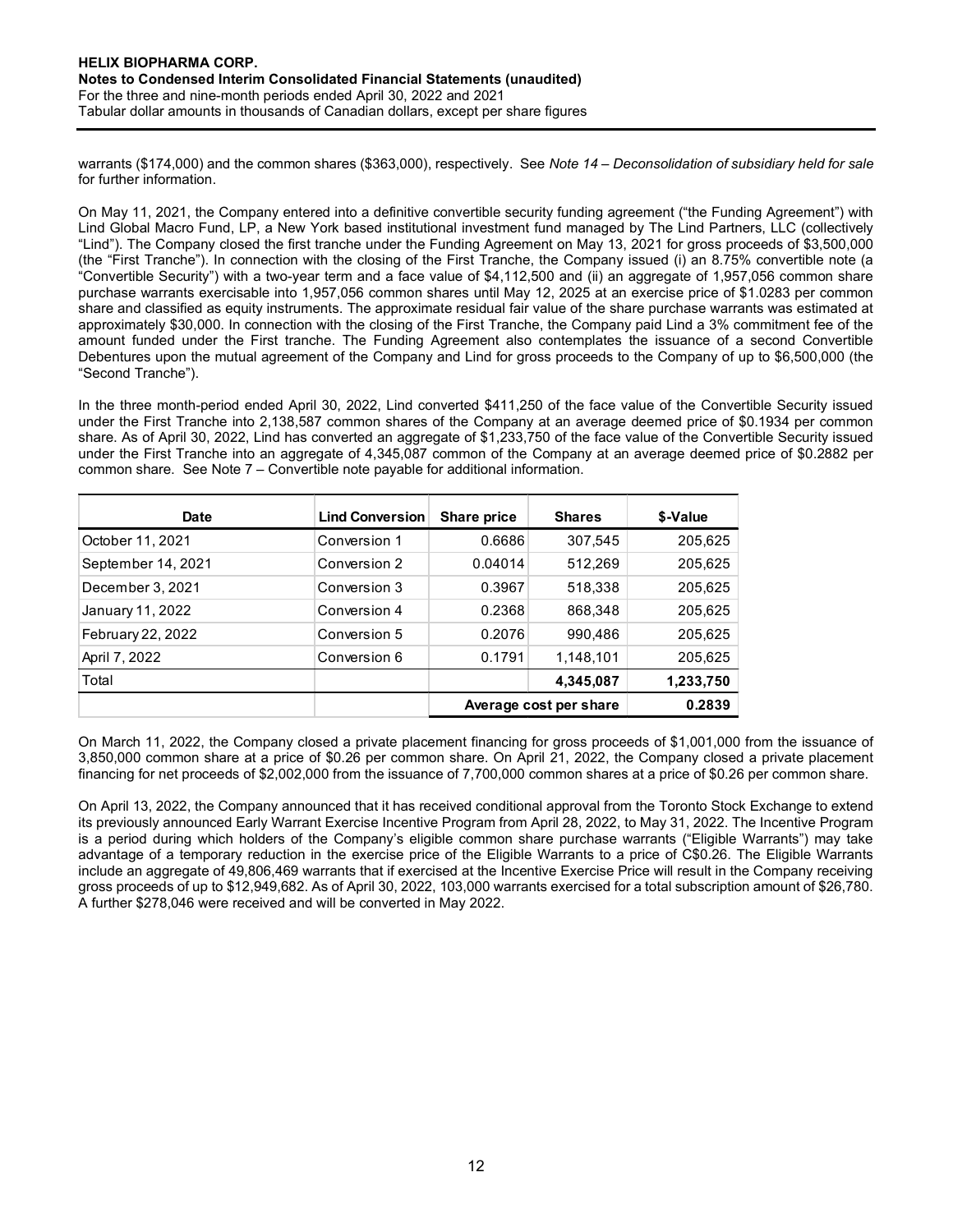Tabular dollar amounts in thousands of Canadian dollars, except per share figures

| The following table provides information on common share purchase warrants of the Company outstanding as at: |  |  |
|--------------------------------------------------------------------------------------------------------------|--|--|
|                                                                                                              |  |  |

|                            |                       | April 30, 2022    |                       | July 31, 2021     |
|----------------------------|-----------------------|-------------------|-----------------------|-------------------|
|                            | Weighted average      | Number of share   | Weighted average      | Number of share   |
|                            | remaining contractual | purchase warrants | remaining contractual | purchase warrants |
| <b>Exercise Price</b>      | life (in years)       | outstanding       | life (in years)       | outstanding       |
| \$0.70                     | 3.65                  | 8,200,000         | 4.40                  | 8,200,000         |
| \$0.72                     | 2.22                  | 18.909.422        | 2.97                  | 18,909,422        |
| 1.03<br>S.                 | 4.04                  | 1,957,056         | 4.78                  | 1,957,056         |
| \$1.43                     | 2.71                  | 2,940,000         | 3.45                  | 2,940,000         |
| \$1.50                     | 0.81                  | 14.954.300        | 1.32                  | 15.982.300        |
| \$1.54                     | 0.08                  | 4,683,500         | 0.74                  | 8,680,000         |
| \$1.67                     | 2.87                  | 5.042.016         | 3.61                  | 5,042,016         |
| \$1.82                     | 1.24                  | 1.250.000         | 1.99                  | 1.250.000         |
| \$1.92                     | 1.30                  | 644.675           | 2.05                  | 644.675           |
| \$1.98                     | 0.99                  | 2,837,000         | 1.74                  | 2,837,000         |
| \$2.24                     | 1.19                  | 2,935,500         | 1.94                  | 2,935,000         |
| Outstanding, end of period | 1.92                  | 64,353,469        | 2.54                  | 69,377,969        |

# Stock options

The Company's equity compensation plan reserves up to 10% of the Company's outstanding common shares from time to time for granting to directors, officers and employees of the Company or any person or company engaged to provide ongoing management or consulting services. Based on the Company's current issued and outstanding common shares as at April 30, 2022, options to purchase up to 15,713,110 common shares (July 31, 2021 – 14,113,302) may be granted under the plan. As at April 30, 2022, options to purchase a total of 9,050,000 common shares (July 31, 2021 – 7,050,000) were issued and outstanding under the equity compensation plan.

The following table provides information on options of the Company outstanding and exercisable as at:

|                                      |                                                              | April 30, 2022                                                         |                                                   | July 31, 2021                                                |                                     |                                                   |  |
|--------------------------------------|--------------------------------------------------------------|------------------------------------------------------------------------|---------------------------------------------------|--------------------------------------------------------------|-------------------------------------|---------------------------------------------------|--|
| Exercise<br>price                    | Weighted average<br>remaining contractual<br>life (in years) | Number of<br>options<br>outstanding                                    | Number of<br>vested and<br>exercisable<br>options | Weighted average<br>remaining contractual<br>life (in years) | Number of<br>options<br>outstanding | Number of<br>vested and<br>exercisable<br>options |  |
| \$0.35<br>\$0.51<br>\$0.53<br>\$1.30 | 4.72                                                         | 2.000.000<br>2.15<br>4.350.000<br>3.36<br>2.150.000<br>2.70<br>550.000 | 1.500.000<br>3,350,000<br>1,612,500<br>550,000    | 2.82<br>4.03<br>3.37                                         | 4.350.000<br>2.150.000<br>550,000   | 2,600,000<br>1.075.000<br>366,667                 |  |
| Outstanding, end of period           |                                                              | 9.050.000<br>3.04                                                      | 7.012.500                                         | 3.23                                                         | 7.050.000                           | 4,041,667                                         |  |

The following table summarized activity under the Company's stock option plan for the nine-month periods ended:

|                                                          |                        | April 30, 2022                     |              |                        | April 30, 2021                     |              |  |  |  |
|----------------------------------------------------------|------------------------|------------------------------------|--------------|------------------------|------------------------------------|--------------|--|--|--|
|                                                          | <b>Number</b>          | Weighted average<br>exercise price |              | Number                 | Weighted average<br>exercise price |              |  |  |  |
| Outstanding, beginning of period<br>Granted<br>Exercised | 7,050,000<br>2,000,000 | \$                                 | 0.58<br>0.35 | 5,225,000<br>2,150,000 | \$                                 | 0.61<br>0.53 |  |  |  |
| Cancelled/Forfeited                                      |                        |                                    |              | (175,000)              |                                    | 0.94         |  |  |  |
| Outstanding, end of period                               | 9,050,000              |                                    | 0.53         | 7,200,000              |                                    | 0.58         |  |  |  |
| Vested and exercisable, end of period 7,012,500          |                        |                                    | 0.54         | 3,908,335              |                                    | 0.59         |  |  |  |

No stock options were exercised during the nine-month period ended April 30, 2022 (April 30, 2021 - \$nil). For the nine-month period ended April 30, 2022, 2,000,000 stock options were granted (April 30, 2021 –2,150,000) and 970,933 options vested (April 30, 2021 – 1,258,334) with a fair value of \$389,000 (April 30, 2021 – \$526,000).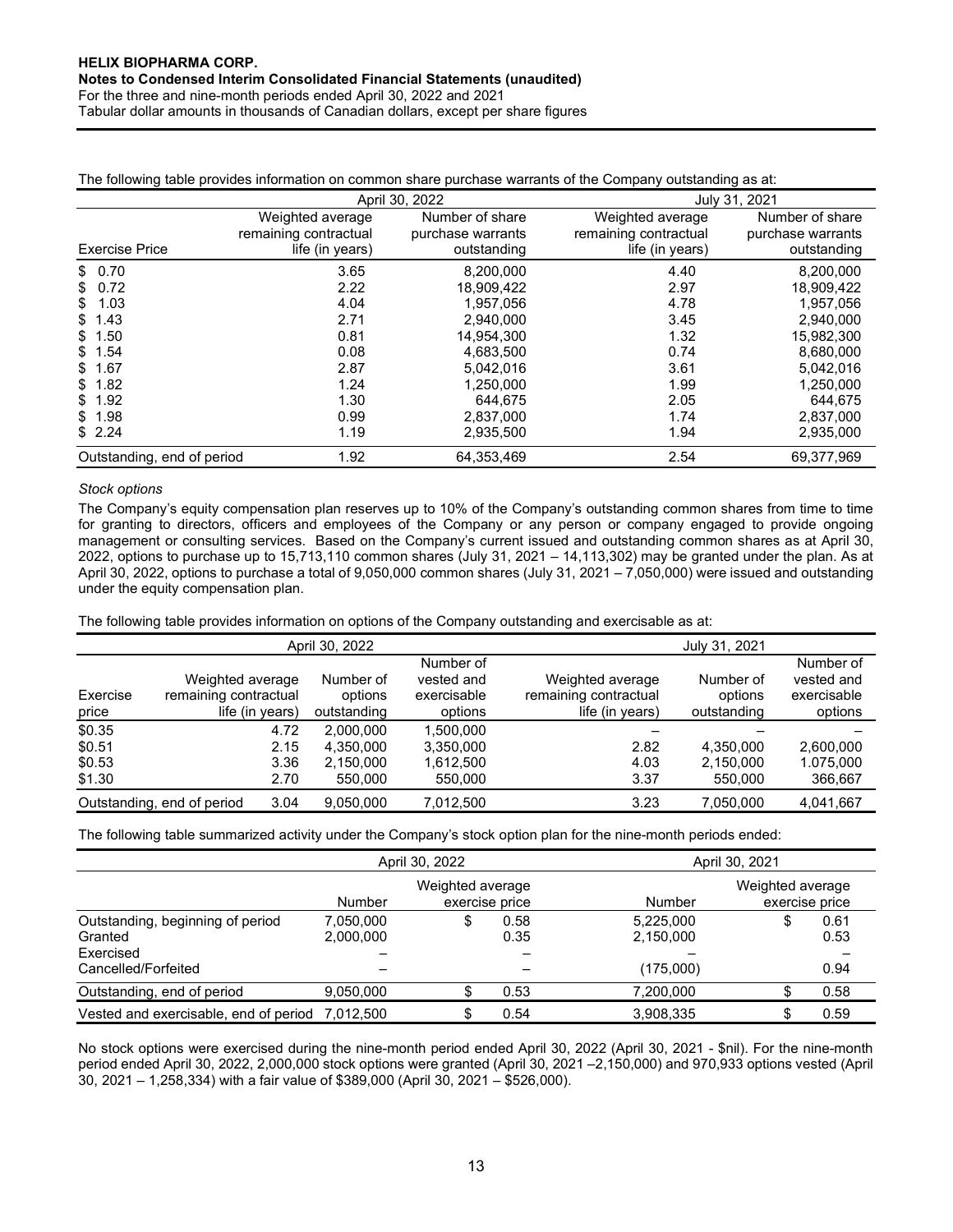The fair value of each option granted was estimated on the date of grant using the Black-Scholes option pricing model with the following assumptions:

| Grant<br>Date     | Number<br>of options<br>granted | Volatilitv<br>factor | Risk free<br>interest<br>rate | Dividend<br>rate | Expected<br>life | Vesting<br>period       | Fair value<br>of options<br>granted |
|-------------------|---------------------------------|----------------------|-------------------------------|------------------|------------------|-------------------------|-------------------------------------|
| May 27, 2019      | 4.625.000                       | 66.76%               | 1.49%                         | nil              | 5 years          | 2 years                 | 666                                 |
| December 12, 2019 | 550,000                         | 73.81%               | 1.67%                         | nil              | 5 years          | 2 years                 | 397                                 |
| August 11, 2020   | 2.150.000                       | 80.36%               | 0.32%                         | nil              | 5 years          | 2 years                 | 655                                 |
| December 20, 2021 | 2,000,000                       | 90.14%               | l.15%                         | nil              | 4 vears          | $\frac{1}{2}$ - 3 vears | 439                                 |

# 7. Convertible note payable

On May 11, 2021, the Company entered into the Funding Agreement with Lind. Each Convertible Security issuable under the Funding Agreement will have a two-year term from the date of issuance and will accrue simple interest rate obligation of 8.75% per annum. The face value of the Convertible Security issued under the First Tranche was \$4,112,500 to maturity. The Company agreed to pay Lind a 3% commitment fee of the amounts funded under the First Tranche and Second Tranche and due upon closing of each such tranche.

Lind is entitled to convert the Convertible Securities into common shares in the capital of the Company over the term of the applicable Convertible Security, subject to certain limitations, at a conversion price equal to 85% of the five-day trailing volumeweighted average price ("VWAP") of the common shares prior to the date a notice of conversion is provided to the Company by Lind. The aggregate conversion amount shall not exceed 1/20th of the face value of the Convertible Security per month.

In respect to the First Tranche, the Company issued 1,957,056 common share purchase warrants exercisable into 1,957,056 common shares at an exercise price of CAD\$1.0283 for a period of 48 months from the date of issuance.

In addition, the Company has the option to buy-back 66.7% of the Convertible Securities in cash at any time with no penalty, subject to the option of Lind to convert up to one-third of the face value of the applicable Convertible Security into common shares at the time such option is exercised by the Company.

The Convertible Security issued under the First Tranche has characteristics of a hybrid compound financial instrument with both an equity component and a financial liability component.

On May 13, 2021, the closing date of the First Tranche, the monthly debt conversion amount of \$205,625 was discounted using a risk adjusted discount rate and comparable bond option-adjusted spreads with ratings ranging from CCC to CC. The common share purchase warrants were valued using a Black-Scholes model. A liquidity discount was also incorporated to equate the debt, conversion options and warrants to the total gross proceeds received of \$3,500,000. Total transaction costs associated with the Convertible Security issued under the First Tranche were \$340,982 of which \$2,947 was allocated to common share purchase warrants.

The Funding Agreement contains certain ongoing covenants of the Company typical of an agreement of its nature. In the event of certain defaults by the Company under the Funding Agreement, Lind has the right, upon notice to the Company, to accelerate the conversion of the face value of any outstanding Convertible Security or demand repayment of such face value in cash and terminate the Funding Agreement. No such notice has been delivered to the Company as at the date of these condensed interim consolidated financial statements. A copy of the Funding Agreement is available on SEDAR at www.sedar.com.

As of to date, Lind has, so far, converted an aggregate of \$1,233,750 of the face value of the Convertible Security issued under the First Tranche into an aggregate of 4,345,087 common shares. See Note 15 – Subsequent events for additional information related to additional conversions by Lind subsequent to April 30, 2022.

The table below summarizes the components of the Convertible Security:

|                            | Credit | Liquidity       |                               | Conversion | Note                     |         |
|----------------------------|--------|-----------------|-------------------------------|------------|--------------------------|---------|
|                            | Spread | <b>Discount</b> | Debt                          | Option     | Pavable                  | Warrant |
| At July 31, 2020           |        |                 | S<br>$\overline{\phantom{m}}$ |            | $\overline{\phantom{0}}$ | S       |
| Fair value on issuance     | 15.21% | 97.16%          | 3.449                         | 21         | 3.470                    | 30      |
| Revaluation                |        |                 | 66                            | 76         | 142                      |         |
| At July 31, 2021           | 16.15% | 86.63%          | 3,515<br>\$                   | 97<br>S    | 3.612<br>\$.             | 30      |
| Converted to common shares |        |                 | (1,234)                       |            | (1,234)                  |         |
| Revaluation                |        |                 | 114                           | 113        | 227                      |         |
| At April 30, 2022          | 20.73% | 62.34%          | 2.395<br>S.                   | 210        | 2.605                    | 30      |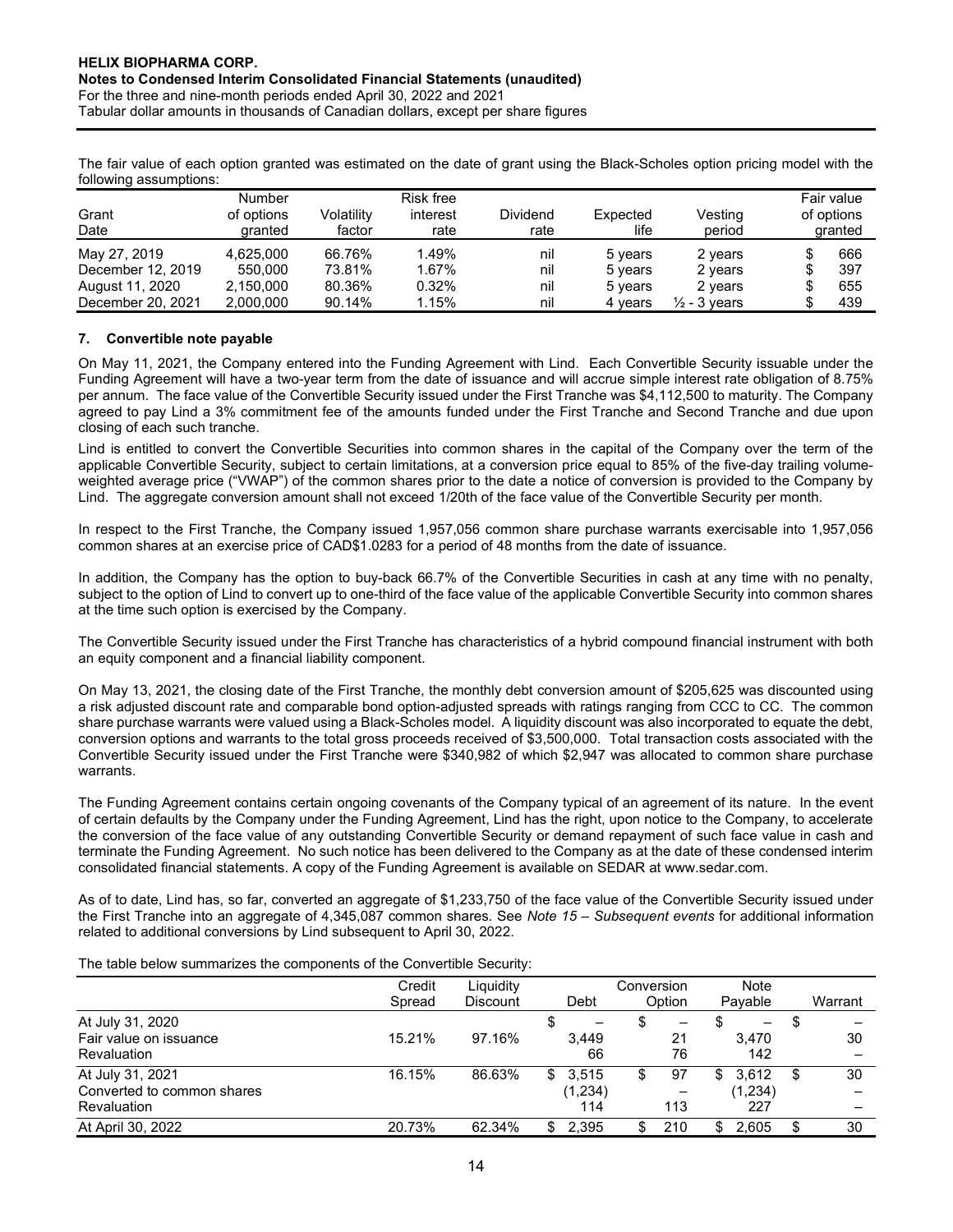# 8. Commitments

The Company's commitments are summarized as follows:

|                                 | 2022 | 2023                     | 2024                         | 2025                         | 2026                         | $2027+$ | $\tau$ otal |
|---------------------------------|------|--------------------------|------------------------------|------------------------------|------------------------------|---------|-------------|
| Clinical research organizations | 718  | 506                      | $\qquad \qquad \blacksquare$ | $\qquad \qquad \blacksquare$ | $\qquad \qquad \blacksquare$ | -       | .224        |
| Royalty and in-licensing        | 20   | 20                       | 20                           | 10                           | 10                           | 50      | 130         |
| Operating leases                | 22   | $\overline{\phantom{m}}$ | $\overline{\phantom{0}}$     | $\overline{\phantom{0}}$     | -                            |         | 22          |
|                                 | 760  | 526                      | 20                           | 10                           | 10                           | 50      | .376        |

# 9. Capital risk management

The Company's main objectives when managing capital are to ensure sufficient liquidity to finance research and development activities, clinical trials, ongoing administrative costs, working capital and capital expenditures. The Company includes cash in the definition of capital. The Company endeavours not to unnecessarily dilute shareholders when managing the liquidity of its capital structure.

Since inception, the Company has financed its operations from public and private sales of equity, credit facilities, the exercise of warrants and stock options, and, to a lesser extent, from interest income from funds available for investment, government grants and investment tax credits. Since the Company does not have net earnings from its operations, the Company's long-term liquidity depends on its ability to access capital markets, which depends substantially on the success of the Company's ongoing research and development programs, as well as capital market conditions and availability.

The Company does not currently have enough cash reserves to fully fund its clinical trials nor does the Company have sufficient cash reserves to meet anticipated cash needs for working capital and capital expenditures through at least the next twelve months. On May 11, 2021, the Company entered into the Funding Agreement with Lind. The Funding Agreement is subject to certain ongoing covenants of the Company. See Note 7 – Convertible note payable and also Note 1 - Basis of presentation and going concern.

# 10. Financial instruments and risk management

# Financial risk management

The Company is exposed to a variety of financial risks by virtue of its activities: market risk (including currency and interest rate risk), credit risk and liquidity risk. The overall risk management program focuses on the unpredictability of financial markets and seeks to minimize potential adverse effects on financial performance.

Risk management (the identification and evaluation of financial risk) is carried out by the finance department, in close cooperation with management. The finance department is charged with the responsibility of establishing controls and procedures to ensure that financial risks are mitigated in accordance with the approved policies. The Board has the overall responsibility for the oversight of these risks and reviews the Company's policies on an ongoing basis to ensure that these risks are appropriately managed.

# Financial instruments

Convertible note payable was recognized at fair value, both at the date of issuance on May 13, 2021 and subsequently at July 31, 2021 and April 30, 2022. The convertible note payable has been classified as Level 3 in the fair value hierarchy. See Note 7 – Convertible note payable for further information.

#### Market risk

Market risk is the risk that changes in market prices, such as interest rates and foreign exchange rates, will affect the Company's income or the value of its financial instruments.

# Currency risk

The Company has international transactions and is exposed to foreign exchange risks from various currencies, primarily the Euro and U.S. dollar. In addition, foreign exchange risks arise from purchase transactions, as well as recognized financial assets and liabilities denominated in foreign currencies.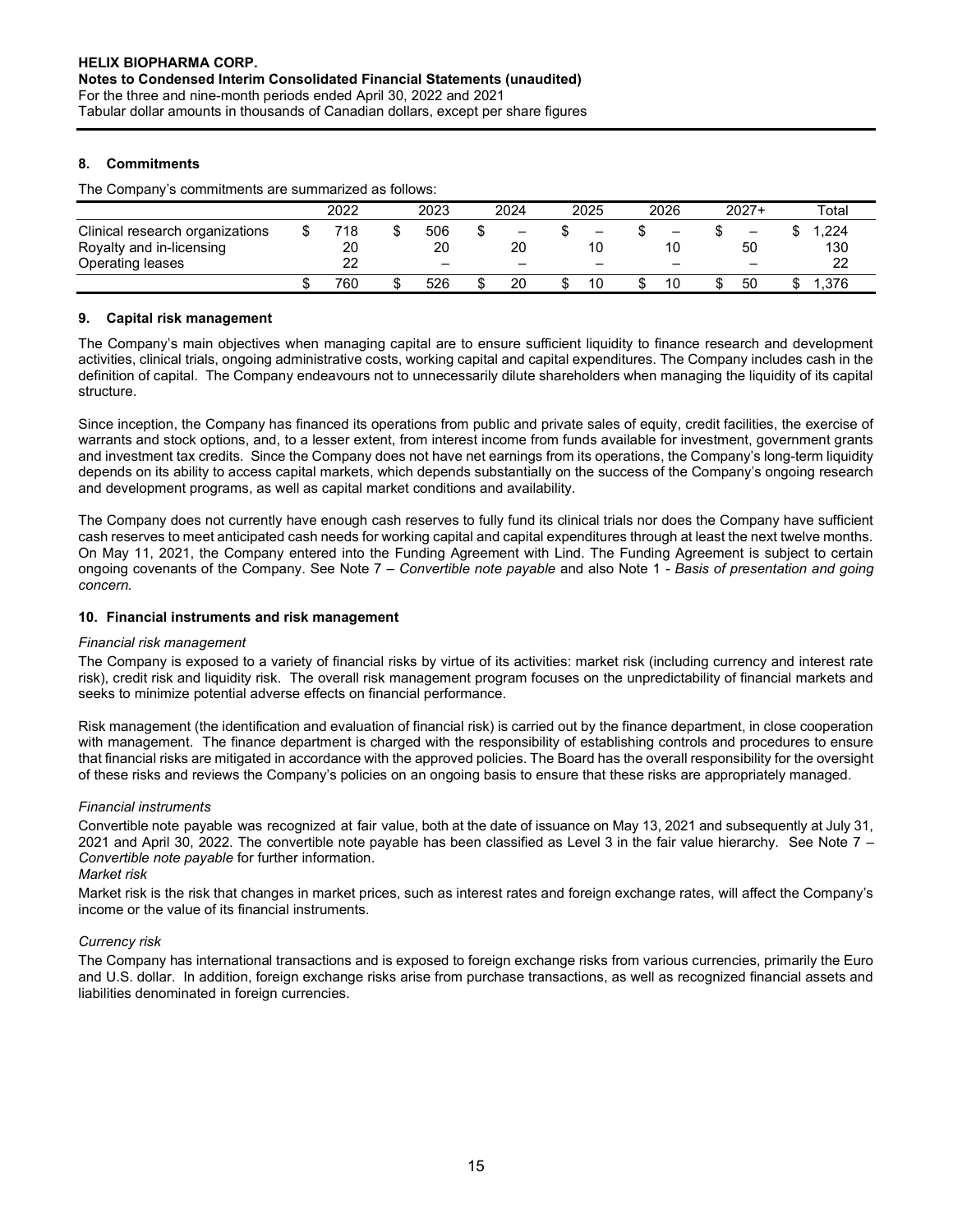Tabular dollar amounts in thousands of Canadian dollars, except per share figures

Balances in foreign currencies are as follows, as at:

|                                                               |                  | April 30, 2022   |                  |                  |  |  |  |
|---------------------------------------------------------------|------------------|------------------|------------------|------------------|--|--|--|
|                                                               | USD              | <b>EUR</b>       | USD              | <b>EUR</b>       |  |  |  |
| Accounts payable<br>Accruals                                  | (271)<br>(20)    | (250)            | (825)<br>(70)    | (252)            |  |  |  |
| Net foreign currencies                                        | (291)            | (250)            | (895)            | (252)            |  |  |  |
| Closing exchange rate<br>Impact of 1% change in exchange rate | 1.2719<br>$+/-3$ | 1.4260<br>$+/-2$ | 1.1995<br>$+/-9$ | 1.4788<br>$+/-3$ |  |  |  |

Any fluctuation in the exchange rates of the foreign currencies listed above could have an impact on the Company's results from operations; however, they would not impair or enhance the ability of the Company to pay its foreign-denominated expenses.

# Interest rate risk

Interest rate risk is the risk that future cash flows of a financial instrument will fluctuate because of changes in interest rates, which are affected by market conditions. The Company is exposed to interest rate risk arising from fluctuations in interest rates received on its cash and cash equivalents. The Company is not subject to any debt related interest rate risk.

The Company manages its interest rate risk by maximizing the interest income earned on excess funds while maintaining the liquidity necessary to conduct its operations on a day-to-day basis. Any investment of excess funds is limited to risk-free financial instruments. Fluctuations in the market rates of interest do not have a significant impact on the Company's results of operations due to the relatively short-term maturity of any investments held by the Company at any given point in time and the low global interest rate environment. The Company does not use derivative instruments to reduce its exposure to interest rate risk.

## Credit risk

Credit risk is the risk of a financial loss to the Company if a customer or counterparty to a financial instrument fails to meet its contractual obligation.

The table below breaks down the various categories that make up the Company's accounts receivable balances as at:

|                                                 | April 30, 2022 | July 31, 2021 |
|-------------------------------------------------|----------------|---------------|
| Government related - GST/HST                    | 56             | 78            |
| Research and development investment tax credits | 126            | 140           |
| Patent costs recoverable from HIO               | 167            | 135           |
|                                                 | 349            | 353           |

# Liquidity risk

Liquidity risk is the risk that the Company will not be able to meet its obligations as they come due. Since inception, the Company has mainly relied on financing its operations from public and private sales of equity. The Funding Agreement is subject to certain ongoing covenants of the Company that could affect the Company's liquidity. See Note 7 – Convertible note payable.

The Company manages its liquidity risk by continuously monitoring forecasts and actual cash flow from operations and anticipated investing and financing activities.

The Company's cash reserves of \$1,882,000 as at April 30, 2022 are insufficient to meet anticipated cash needs for working capital and capital expenditures through the next twelve months, nor are they sufficient to see the current research and development initiates through to completion. To the extent that the Company does not believe it has sufficient liquidity to meet its current obligations, management considers securing additional funds primarily through equity arrangements to be of utmost importance.

The Company's long-term liquidity depends on its ability to access the capital markets, which depends substantially on the success of the Company's ongoing research and development programs, as well as economic conditions relating to the state of the capital markets generally. Accessing the capital markets is particularly challenging for companies that operate in the biotechnology industry.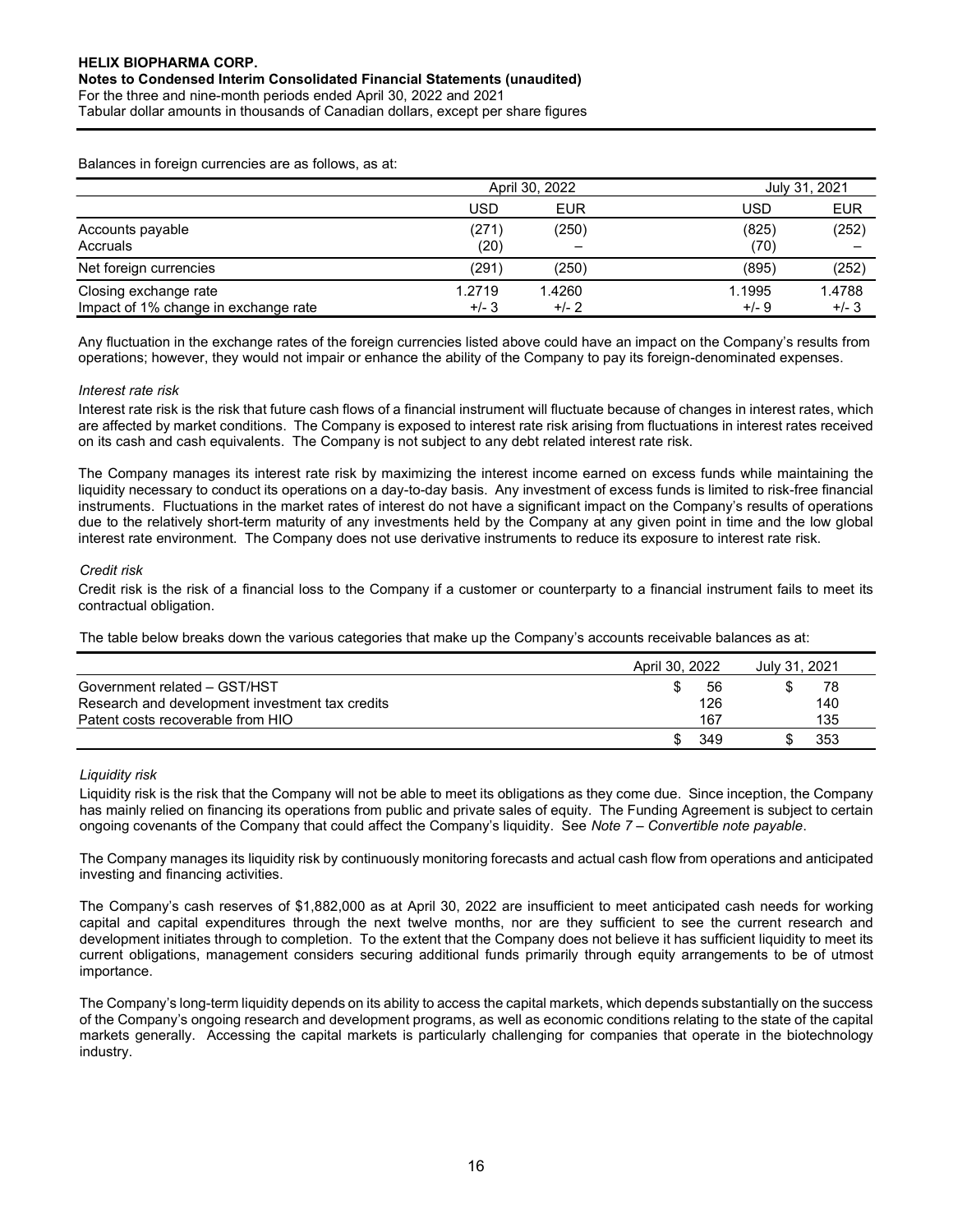Tabular dollar amounts in thousands of Canadian dollars, except per share figures

The following are the contractual maturities of the undiscounted cash flows of financial liabilities as at:

|                          |          | April 30, 2022 |              | July 31, 2021 |           |              |  |  |
|--------------------------|----------|----------------|--------------|---------------|-----------|--------------|--|--|
|                          | Carrying | Less than      | Greater than | Carrying      | Less than | Greater than |  |  |
|                          | amount   | one vear       | one-vear     | amount        | one vear  | one-vear     |  |  |
| Accounts payable         | 450      | 1.579<br>\$.   | -            | .466          | 1.466     |              |  |  |
| Accrued liability        | 493      | 493            | -            | 369           | 369       |              |  |  |
| Convertible note payable | 2.882    | 1.935          | 947          | 3.612         | 2.028     | 1.584        |  |  |

This table only covers liabilities and obligations relative to financial instruments and does not anticipate any income associated with assets.

# 11. Related party transactions

The following table summarizes key management personnel compensation for the following periods:

|                                          | periods ended April 30 | For the three-month |      |   | For the nine-month<br>periods ended April 30 |  |           |  |
|------------------------------------------|------------------------|---------------------|------|---|----------------------------------------------|--|-----------|--|
|                                          | 2022                   |                     | 2021 |   | 2022                                         |  | 2021      |  |
| Compensation<br>Stock-based compensation | 107                    |                     | 155  | S | 370<br>57                                    |  | 448<br>25 |  |
|                                          | 107                    |                     | 172  |   | 427                                          |  | 473       |  |

The following table summarizes non-management directors' compensation:

|                                           |   |              | For the three-month<br>periods ended April 30 |          |  | For the nine-month<br>periods ended April 30 |  |            |  |
|-------------------------------------------|---|--------------|-----------------------------------------------|----------|--|----------------------------------------------|--|------------|--|
|                                           |   | 2021<br>2022 |                                               |          |  | 2022                                         |  | 2021       |  |
| Director fees<br>Stock-based compensation | Œ | 13<br>21     |                                               | 57<br>78 |  | 134<br>93                                    |  | 176<br>593 |  |
|                                           |   | 34           |                                               | 135      |  | 227                                          |  | 769        |  |

The following table summarizes both ACM Alpha Consulting Management EST ("ACMest") and ACM Alpha Consulting Management AG ("ACMag") compensation:

|                                                                       |              |  |  | For the three-month<br>periods ended April 30 |  |      | For the nine-month<br>periods ended April 30 |              |
|-----------------------------------------------------------------------|--------------|--|--|-----------------------------------------------|--|------|----------------------------------------------|--------------|
|                                                                       | 2021<br>2022 |  |  |                                               |  | 2022 |                                              |              |
| Financial and investor relations consulting<br>Finder fee commissions |              |  |  |                                               |  |      |                                              | 287<br>1,088 |
|                                                                       |              |  |  |                                               |  |      |                                              | \$1,375      |

Until October 21, 2020, the Company had agreements in place with both ACMest and ACMag. Mr. Kandziora is President of ACMest and acted as a Board observer up until August 22, 2019, in addition to being on the Supervisory Board of the Company's former subsidiary, HIO. Mrs. Kandziora acted as Corporate Secretary of the Company up until August 22, 2019.

Related party transactions are at arm's length and recorded at the amount agreed to by the related parties.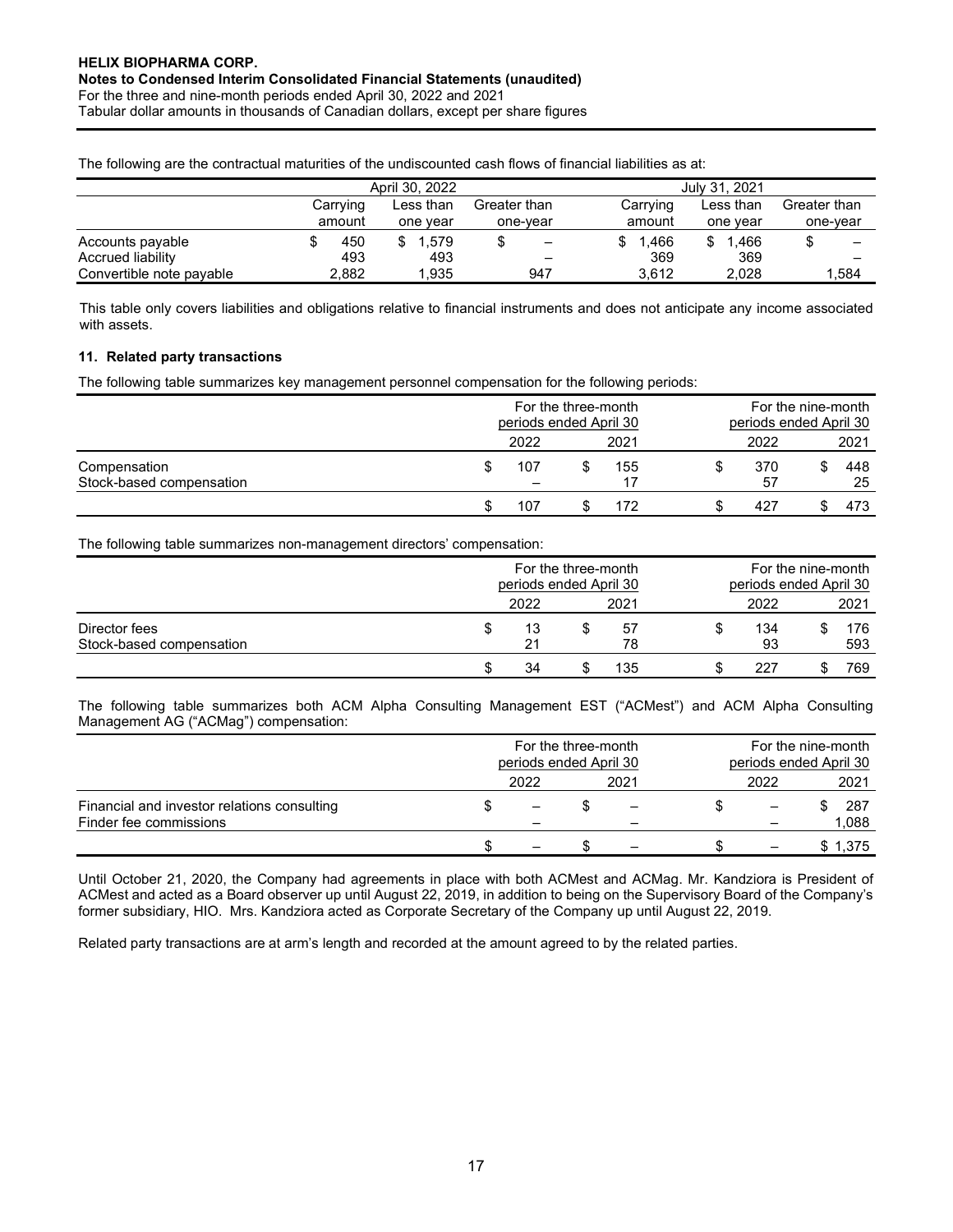# 12. Research and development projects

Included in research and development expenditures are costs directly attributable to the various research and development functions and initiatives the Company has underway and include: salaries; bonuses; benefits; stock-based compensation; depreciation of property, plant and equipment; patent costs; consulting services; third party contract manufacturing, third party clinical research organization services; and all overhead costs associated with the Company's research facilities.

The following table summarizes the components of research and development expenses for following periods:

|                                                                 | periods ended April 30 | For the three-month |       |   |       | For the nine-month<br>periods ended April 30 |  |
|-----------------------------------------------------------------|------------------------|---------------------|-------|---|-------|----------------------------------------------|--|
|                                                                 | 2022                   |                     | 2021  |   | 2022  | 2021                                         |  |
| Research and development programs, excluding the below items \$ | 472                    |                     | 1540  | S | 2,059 | \$2,965                                      |  |
| Salaries and benefits                                           | 276                    |                     | 339   |   | 830   | 953                                          |  |
| Consulting services                                             | 140                    |                     |       |   | 561   |                                              |  |
| Stock-based compensation expense                                | 59                     |                     | 13    |   | 259   | 24                                           |  |
| Amortization of property, plant and equipment                   | 3                      |                     | 3     |   | 9     | 37                                           |  |
| Amortization of right of use assets                             |                        |                     | 36    |   |       | 94                                           |  |
| Research and development investment tax credits                 | (11)                   |                     | っ     |   |       | 30                                           |  |
| S                                                               | 939                    |                     | 1.933 |   | 3.707 | \$4.103                                      |  |

# 13. Operating, general and administration

The following table outlines operating, general and administration expenses for the following periods:

|                                                               |   | periods ended April 30 | For the three-month |      | For the nine-month<br>periods ended April 30 |       |     |       |  |
|---------------------------------------------------------------|---|------------------------|---------------------|------|----------------------------------------------|-------|-----|-------|--|
|                                                               |   | 2022                   |                     | 2021 |                                              | 2022  |     | 2021  |  |
| Operating, general and administration (excluding below items) | S | 246                    |                     | 410  |                                              | 695   | \$. | 1,740 |  |
| Salaries and benefits                                         |   | 83                     |                     | 98   |                                              | 258   |     | 311   |  |
| Director fees                                                 |   | 13                     |                     | 57   |                                              | 134   |     | 119   |  |
| Stock-based compensation                                      |   | 21                     |                     | 85   |                                              | 131   |     | 600   |  |
| Amortization of property, plant and equipment                 |   |                        |                     |      |                                              |       |     |       |  |
|                                                               |   | 363                    |                     | 651  |                                              | 1.218 |     | 2.772 |  |

#### 14. Deconsolidation of subsidiary held for sale

The Company's investment in HIO was classified as held for sale and was presented as discontinued operations at July 31, 2020. At September 3, 2020 HIO completed a direct financing with an arm's length party. As a result of such financing, the Company's ownership in HIO was diluted down to 29.89% and, as a result, the Company determined that it had lost control of HIO during the three months ended April 30, 2021. As the Company's interest allows the Company to exert significant influence over HIO, the Company's remaining interest is now accounted for as an interest in associate using the equity method. The Company's remaining interest in HIO was recognized at its fair value as at September 3, 2020 based on the post financing valuation. The difference between the carrying value of the net assets of HIO and non-controlling interest and the value assigned to the shares of HIO of \$2,231,000 was recognized as a gain on loss of control of subsidiary.